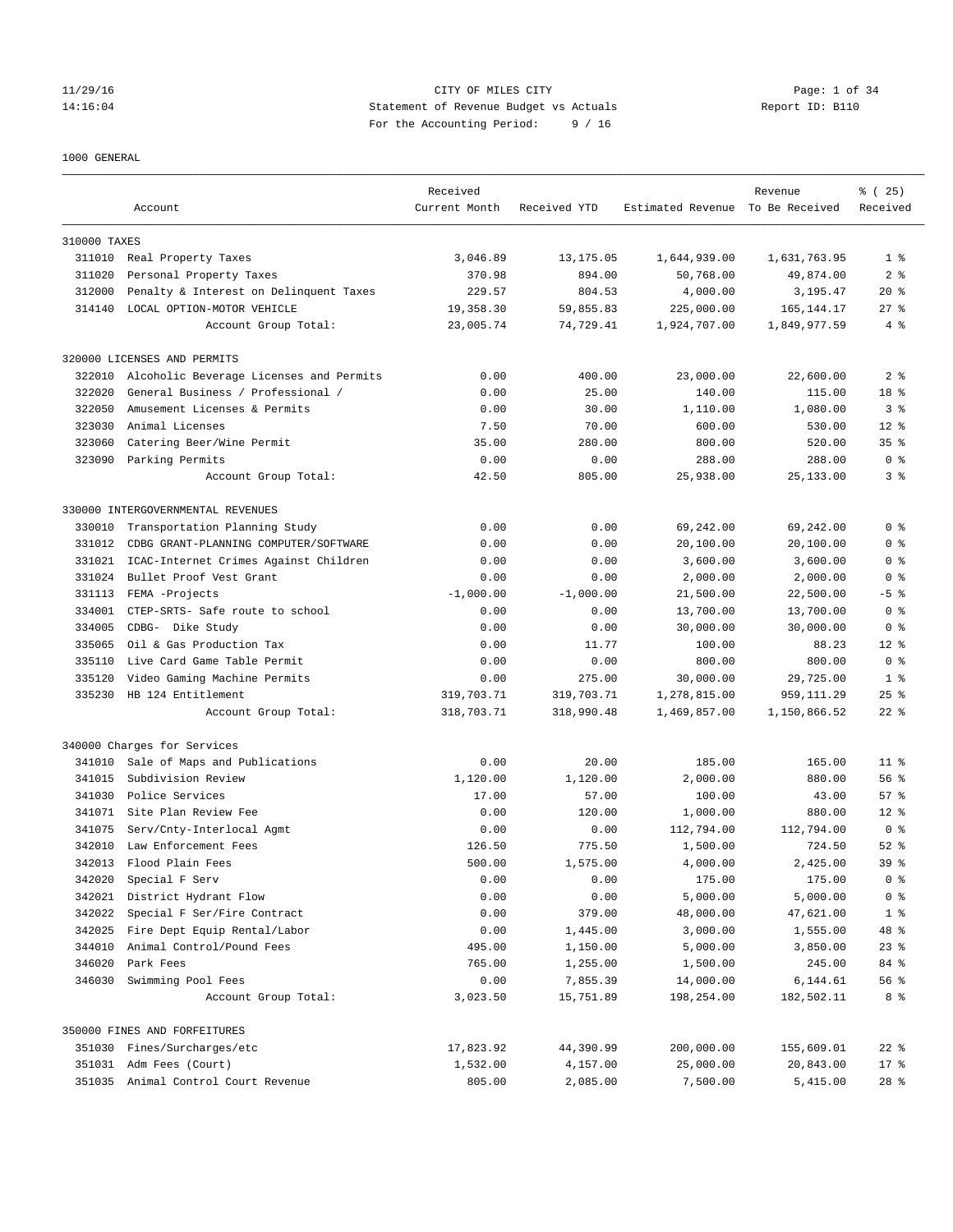## 11/29/16 CITY OF MILES CITY Page: 2 of 34 14:16:04 Statement of Revenue Budget vs Actuals Report ID: B110 For the Accounting Period: 9 / 16

## 1000 GENERAL

|        |                                   | Received      |              |                   | Revenue        | % (25)              |
|--------|-----------------------------------|---------------|--------------|-------------------|----------------|---------------------|
|        | Account                           | Current Month | Received YTD | Estimated Revenue | To Be Received | Received            |
|        | Account Group Total:              | 20,160.92     | 50,632.99    | 232,500.00        | 181,867.01     | $22$ $%$            |
|        | 360000 MISCELLANEOUS REVENUE      |               |              |                   |                |                     |
| 361005 | MidRivers Franchise Fees          | 0.00          | 365.26       | 98,000.00         | 97,634.74      | 0 <sup>8</sup>      |
| 361010 | Land Rental                       | 0.00          | 34, 140.51   | 32,000.00         | $-2, 140.51$   | 107 %               |
| 361020 | Building Rentals                  | 1,349.99      | 4,049.97     | 16,100.00         | 12,050.03      | 25%                 |
| 362020 | MISC REVENUE                      | 0.31          | 58.28        | 10,000.00         | 9,941.72       | 1 <sup>8</sup>      |
| 362022 | Health Ins-MMIA Emp Benefits Prog | $-873.57$     | 4,165.38     | 0.00              | $-4.165.38$    | $\star\star$<br>- 응 |
| 362070 | WAGE ANALYSIS CONTRIBUTION        | 0.00          | 0.00         | 10,050.00         | 10,050.00      | 0 <sup>8</sup>      |
| 365000 | Contributions and Donations       | 0.00          | 55.00        | 1,000.00          | 945.00         | 6 %                 |
| 365012 | Swimming Lessions                 | 0.00          | 0.00         | 500.00            | 500.00         | 0 <sup>8</sup>      |
| 365013 | Shop With A Cop                   | 0.00          | 0.00         | 5,000.00          | 5,000.00       | 0 <sup>8</sup>      |
| 365014 | Denton Field Project/2015         | 0.00          | 26.60        | 44,576.00         | 44,549.40      | 0 <sup>8</sup>      |
| 365015 | Florence Stacy Foundation         | 0.00          | 500.00       | 66,917.00         | 66, 417.00     | 1 <sup>8</sup>      |
| 365016 | Milwaukee Park                    | 0.00          | 0.00         | 16,217.00         | 16,217.00      | 0 <sup>8</sup>      |
| 365040 | DONATIONS-FIRE/AMB                | 0.00          | 0.00         | 370.00            | 370.00         | 0 <sup>8</sup>      |
| 366040 | Misc.-BHS                         | 0.00          | 0.00         | 800.00            | 800.00         | 0 <sup>8</sup>      |
| 366050 | Sale of Junk/Salvage-PD cars      | 0.00          | 0.00         | 1,000.00          | 1,000.00       | 0 <sup>8</sup>      |
|        | Account Group Total:              | 476.73        | 43,361.00    | 302,530.00        | 259,169.00     | $14*$               |
|        | 370000 INVESTMENT EARNINGS        |               |              |                   |                |                     |
|        | 371010 Investment Earnings        | 522.22        | 996.50       | 2,100.00          | 1,103.50       | 47.8                |
|        | Account Group Total:              | 522.22        | 996.50       | 2,100.00          | 1,103.50       | 47.8                |
|        | 380000 OTHER FINANCING SOURCES    |               |              |                   |                |                     |
| 381070 | Proceeds/Loans/Intercap 016-2015  | 0.00          | 0.00         | 302,500.00        | 302,500.00     | 0 %                 |
| 383000 | Interfund Operating Transfer      | 32,841.00     | 79,105.00    | 606,367.00        | 527,262.00     | 13 <sup>8</sup>     |
|        | Account Group Total:              | 32,841.00     | 79,105.00    | 908,867.00        | 829,762.00     | 9 <sup>8</sup>      |
|        | Fund Total:                       | 398,776.32    | 584, 372. 27 | 5,064,753.00      | 4,480,380.73   | $12*$               |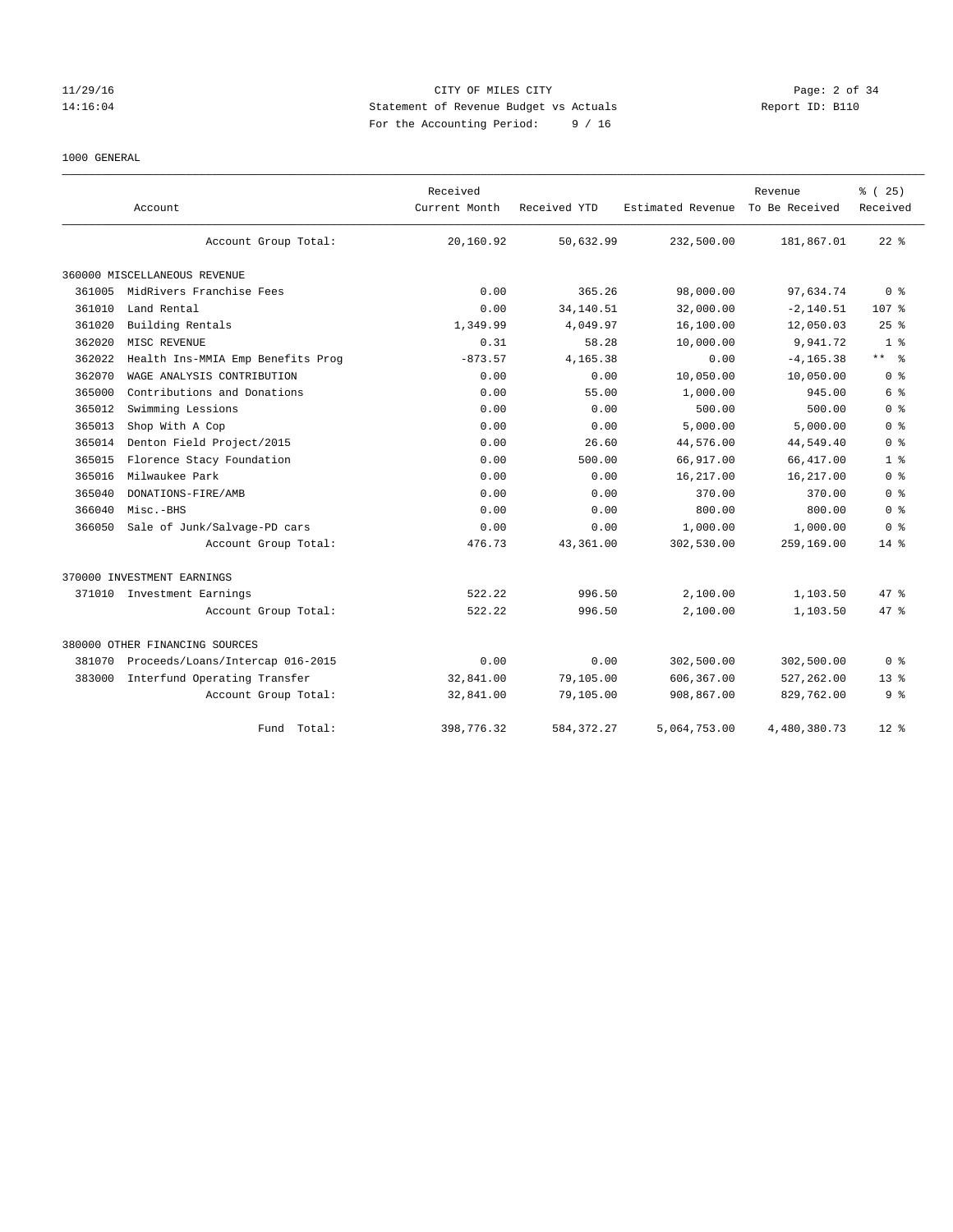## 11/29/16 CITY OF MILES CITY Page: 3 of 34 14:16:04 Statement of Revenue Budget vs Actuals Report ID: B110 For the Accounting Period: 9 / 16

2220 LIBRARY

|        |                                   | Received      |              |                   | Revenue        | % (25)                  |
|--------|-----------------------------------|---------------|--------------|-------------------|----------------|-------------------------|
|        | Account                           | Current Month | Received YTD | Estimated Revenue | To Be Received | Received                |
|        | 340000 Charges for Services       |               |              |                   |                |                         |
| 341075 | Serv/Cnty-Interlocal Agmt         | 0.00          | 0.00         | 39,808.00         | 39,808.00      | 0 <sup>8</sup>          |
| 346070 | Library Fees                      | 217.55        | 671.20       | 4,000.00          | 3,328.80       | $17*$                   |
| 346074 | Book Sales                        | 14.00         | 90.30        | 400.00            | 309.70         | $23$ $%$                |
|        | Account Group Total:              | 231.55        | 761.50       | 44,208.00         | 43, 446.50     | 2 <sup>°</sup>          |
|        | 360000 MISCELLANEOUS REVENUE      |               |              |                   |                |                         |
| 365035 | Donation-Library Board of Trustee | 0.00          | 1,450.00     | 0.00              | $-1,450.00$    | $***$ $\frac{6}{5}$     |
|        | Account Group Total:              | 0.00          | 1,450.00     | 0.00              | $-1,450.00$    | $***$ $=$ $\frac{6}{5}$ |
|        | 380000 OTHER FINANCING SOURCES    |               |              |                   |                |                         |
| 383000 | Interfund Operating Transfer      | 24,483.00     | 73,449.00    | 293,791.00        | 220,342.00     | $25$ $%$                |
|        | Account Group Total:              | 24,483.00     | 73,449.00    | 293,791.00        | 220, 342.00    | 25%                     |
|        | Fund Total:                       | 24,714.55     | 75,660.50    | 337,999.00        | 262,338.50     | $22$ $%$                |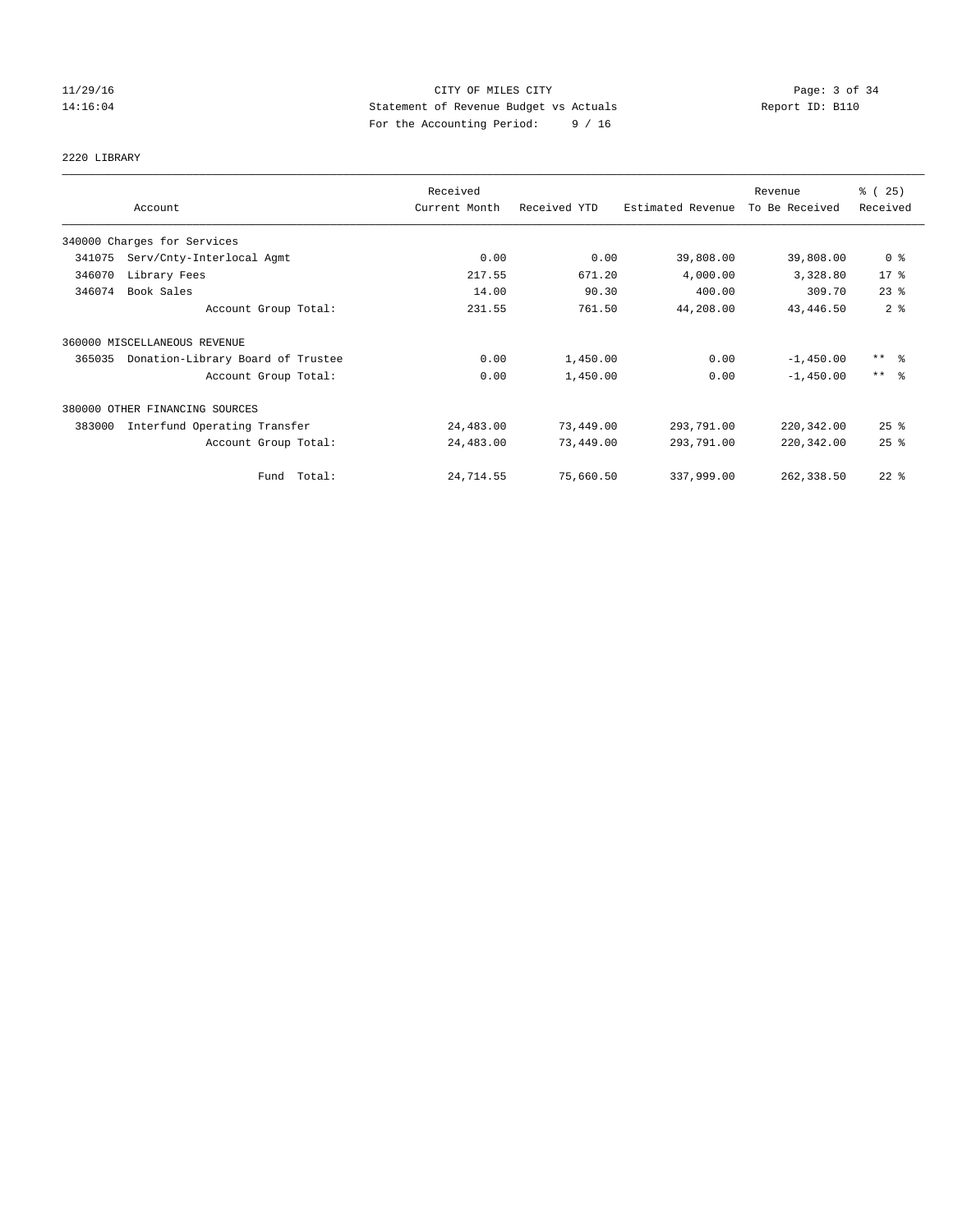## 11/29/16 CITY OF MILES CITY Page: 4 of 34 14:16:04 Statement of Revenue Budget vs Actuals Report ID: B110 For the Accounting Period: 9 / 16

# 2260 EMERGENCY DISASTER

|              | Account                                | Received<br>Current Month | Received YTD | Estimated Revenue | Revenue<br>To Be Received | % (25)<br>Received  |  |
|--------------|----------------------------------------|---------------------------|--------------|-------------------|---------------------------|---------------------|--|
|              |                                        |                           |              |                   |                           |                     |  |
| 310000 TAXES |                                        |                           |              |                   |                           |                     |  |
| 312000       | Penalty & Interest on Delinquent Taxes | 2.18                      | 7.66         | 0.00              | $-7.66$                   | $***$ $\approx$     |  |
|              | Account Group Total:                   | 2.18                      | 7.66         | 0.00              | $-7.66$                   | $***$ $\approx$     |  |
|              | 330000 INTERGOVERNMENTAL REVENUES      |                           |              |                   |                           |                     |  |
| 331113       | FEMA -Projects                         | 22,500.00                 | 22,500.00    | 0.00              | $-22,500.00$              | $***$ $\approx$     |  |
|              | Account Group Total:                   | 22,500.00                 | 22,500.00    | 0.00              | $-22.500.00$              | $***$ $\frac{6}{5}$ |  |
|              | Fund Total:                            | 22,502.18                 | 22,507.66    | 0.00              | $-22.507.66$              | $***$ $\approx$     |  |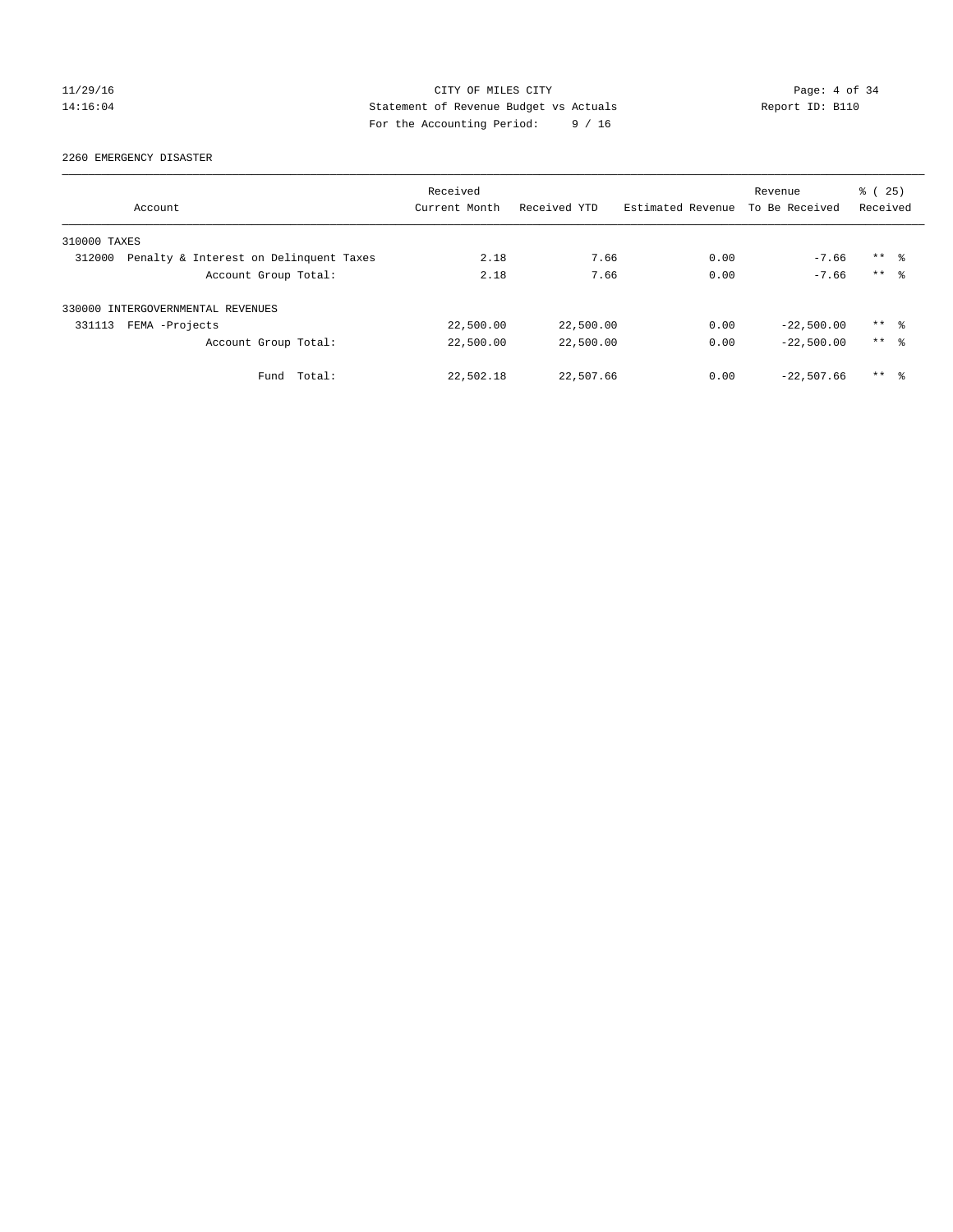## 11/29/16 CITY OF MILES CITY Page: 5 of 34 14:16:04 Statement of Revenue Budget vs Actuals Report ID: B110 For the Accounting Period: 9 / 16

## 2270 Health

|                                        | Received      |              |                   | Revenue        | % (25)         |
|----------------------------------------|---------------|--------------|-------------------|----------------|----------------|
| Account                                | Current Month | Received YTD | Estimated Revenue | To Be Received | Received       |
| 340000 Charges for Services            |               |              |                   |                |                |
| Health Inspection Fees<br>344030       | 0.00          | 0.00         | 20,000.00         | 20,000.00      | 0 <sup>8</sup> |
| Account Group Total:                   | 0.00          | 0.00         | 20,000.00         | 20,000.00      | 0 <sup>8</sup> |
| 380000 OTHER FINANCING SOURCES         |               |              |                   |                |                |
| Interfund Operating Transfer<br>383000 | 0.00          | 0.00         | 16,500.00         | 16,500.00      | 0 <sup>8</sup> |
| Account Group Total:                   | 0.00          | 0.00         | 16,500.00         | 16,500.00      | 0 <sup>8</sup> |
| Total:<br>Fund                         | 0.00          | 0.00         | 36,500.00         | 36,500.00      | 0 <sup>8</sup> |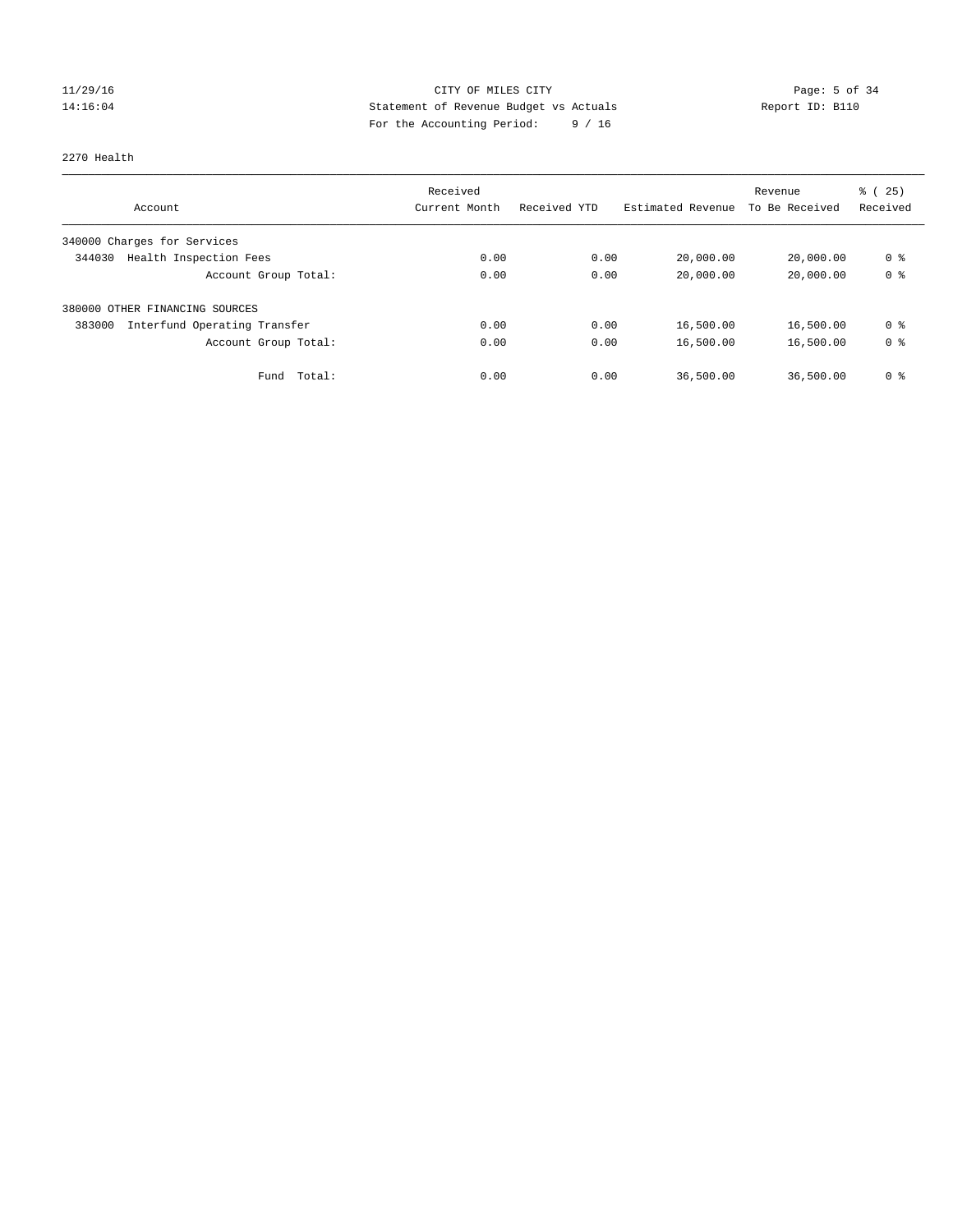## 11/29/16 Page: 6 of 34 14:16:04 Statement of Revenue Budget vs Actuals Report ID: B110 For the Accounting Period: 9 / 16

2310 TIFD-Downtown

| Account                             | Received<br>Current Month |      | Received YTD | Estimated Revenue | Revenue<br>To Be Received | % (25)<br>Received |
|-------------------------------------|---------------------------|------|--------------|-------------------|---------------------------|--------------------|
| 330000 INTERGOVERNMENTAL REVENUES   |                           |      |              |                   |                           |                    |
| 331171<br>HP-CDBG-ED Grant          |                           | 0.00 | 0.00         | 190,000.00        | 190,000.00                | 0 <sup>8</sup>     |
| 331172<br>Montana Main St Grant     |                           | 0.00 | 0.00         | 10,000.00         | 10,000.00                 | 0 <sup>8</sup>     |
| Account Group Total:                |                           | 0.00 | 0.00         | 200,000.00        | 200,000.00                | 0 <sup>8</sup>     |
| 340000 Charges for Services         |                           |      |              |                   |                           |                    |
| Preservation Service Fees<br>346080 |                           | 0.00 | 0.00         | 10,000.00         | 10,000.00                 | 0 <sup>8</sup>     |
| Account Group Total:                |                           | 0.00 | 0.00         | 10,000.00         | 10,000.00                 | 0 <sup>8</sup>     |
| 360000 MISCELLANEOUS REVENUE        |                           |      |              |                   |                           |                    |
| 365020<br>Private Grant             |                           | 0.00 | 0.00         | 8,800.00          | 8,800.00                  | 0 <sup>8</sup>     |
| Account Group Total:                |                           | 0.00 | 0.00         | 8,800.00          | 8,800.00                  | 0 <sup>8</sup>     |
| Fund                                | Total:                    | 0.00 | 0.00         | 218,800.00        | 218,800.00                | 0 <sup>8</sup>     |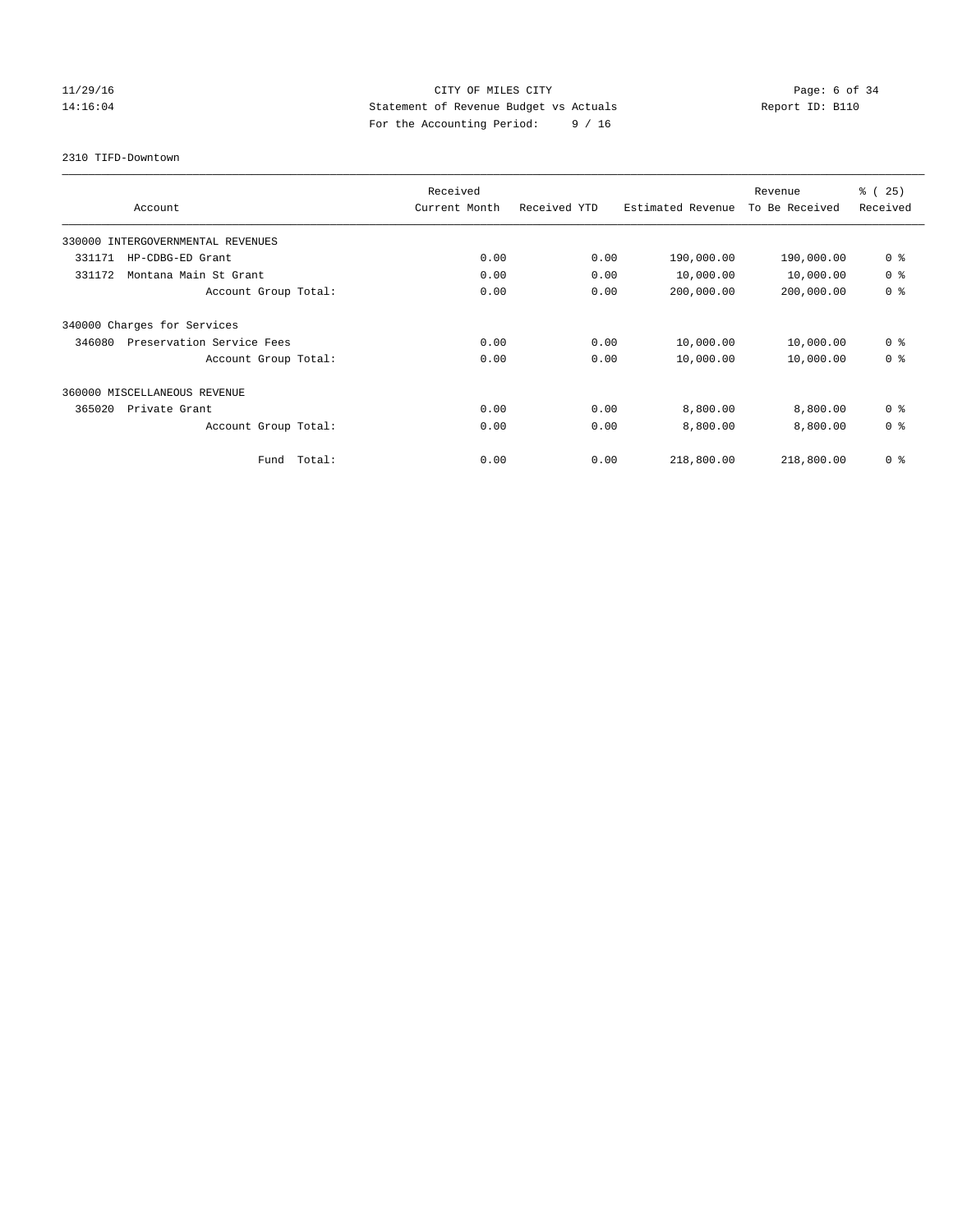## 11/29/16 CITY OF MILES CITY Page: 7 of 34 14:16:04 Statement of Revenue Budget vs Actuals Report ID: B110 For the Accounting Period: 9 / 16

2350 Local Government/Study Commission

|              | Account                 |             | Received<br>Current Month |       | Received YTD |       | Estimated Revenue | Revenue<br>To Be Received | % (25)<br>Received |
|--------------|-------------------------|-------------|---------------------------|-------|--------------|-------|-------------------|---------------------------|--------------------|
| 310000 TAXES |                         |             |                           |       |              |       |                   |                           |                    |
| 311010       | Real Property Taxes     |             |                           | 17.35 |              | 74.93 | 11,739.00         | 11,664.07                 | 18                 |
| 311020       | Personal Property Taxes |             |                           | 2.12  |              | 5.08  | 0.00              | $-5.08$                   | $***$ %            |
|              | Account Group Total:    |             |                           | 19.47 |              | 80.01 | 11,739.00         | 11,658.99                 | $1 \circ$          |
|              |                         | Fund Total: |                           | 19.47 |              | 80.01 | 11,739.00         | 11,658.99                 | 1 <sup>8</sup>     |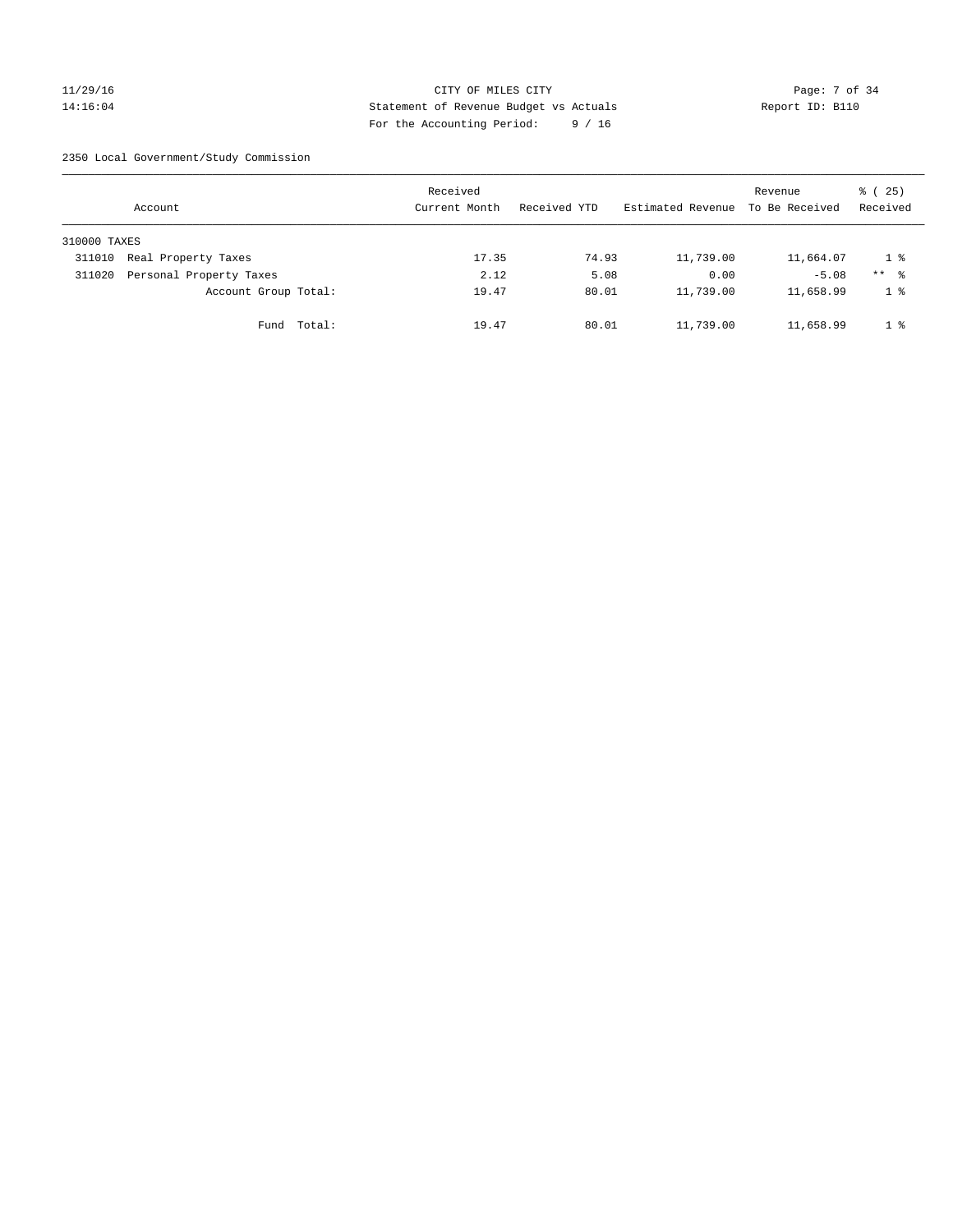## 11/29/16 Page: 8 of 34 14:16:04 Statement of Revenue Budget vs Actuals Report ID: B110 For the Accounting Period: 9 / 16

2372 Permissive Medical Levy

|              | Account                                | Received<br>Current Month | Received YTD | Estimated Revenue | Revenue<br>To Be Received | % (25)<br>Received |
|--------------|----------------------------------------|---------------------------|--------------|-------------------|---------------------------|--------------------|
| 310000 TAXES |                                        |                           |              |                   |                           |                    |
| 311010       | Real Property Taxes                    | 334.94                    | 1,448.17     | 186,949.00        | 185,500.83                | $1 \circ$          |
| 311020       | Personal Property Taxes                | 40.78                     | 98.27        | 5,769.00          | 5,670.73                  | 2 <sub>8</sub>     |
| 312000       | Penalty & Interest on Delinquent Taxes | 7.65                      | 26.82        | 0.00              | $-26.82$                  | ** %               |
|              | Account Group Total:                   | 383.37                    | 1,573.26     | 192,718.00        | 191, 144. 74              | $1 \circ$          |
|              | Total:<br>Fund                         | 383.37                    | 1,573.26     | 192,718.00        | 191,144.74                | 1 <sup>8</sup>     |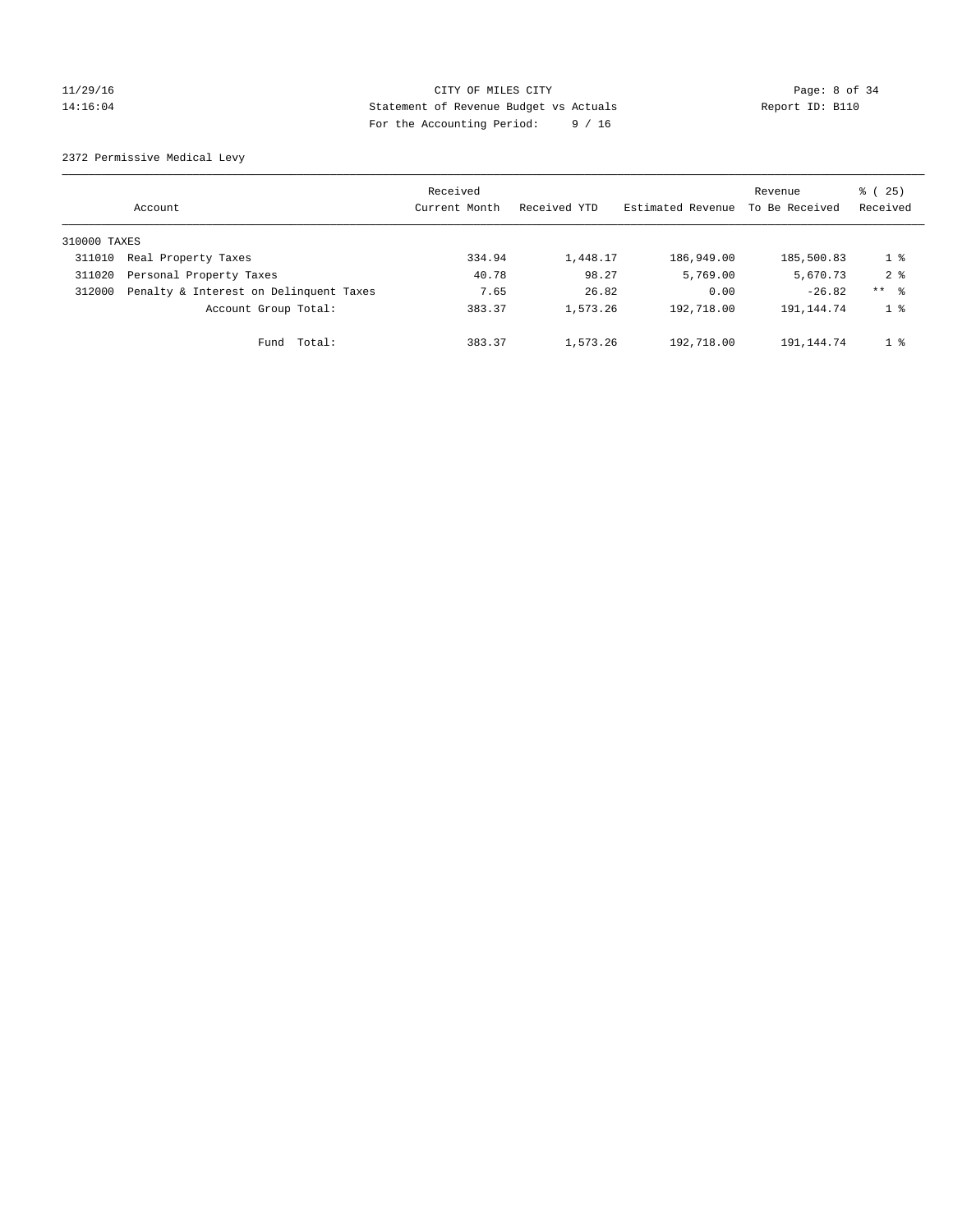## 11/29/16 CITY OF MILES CITY Page: 9 of 34 14:16:04 Statement of Revenue Budget vs Actuals Report ID: B110 For the Accounting Period: 9 / 16

### 2394 BUILDING CODE ENFORCEMENT

| Account                              | Received<br>Current Month | Received YTD | Estimated Revenue | Revenue<br>To Be Received | $\frac{3}{2}$ ( 25)<br>Received |
|--------------------------------------|---------------------------|--------------|-------------------|---------------------------|---------------------------------|
| 320000 LICENSES AND PERMITS          |                           |              |                   |                           |                                 |
| Building & Related Permits<br>323010 | 7,075.10                  | 33,419.94    | 75,000.00         | 41,580.06                 | $45$ %                          |
| Account Group Total:                 | 7,075.10                  | 33, 419.94   | 75,000.00         | 41,580.06                 | $45*$                           |
| Fund Total:                          | 7,075.10                  | 33,419.94    | 75,000.00         | 41,580.06                 | 45 %                            |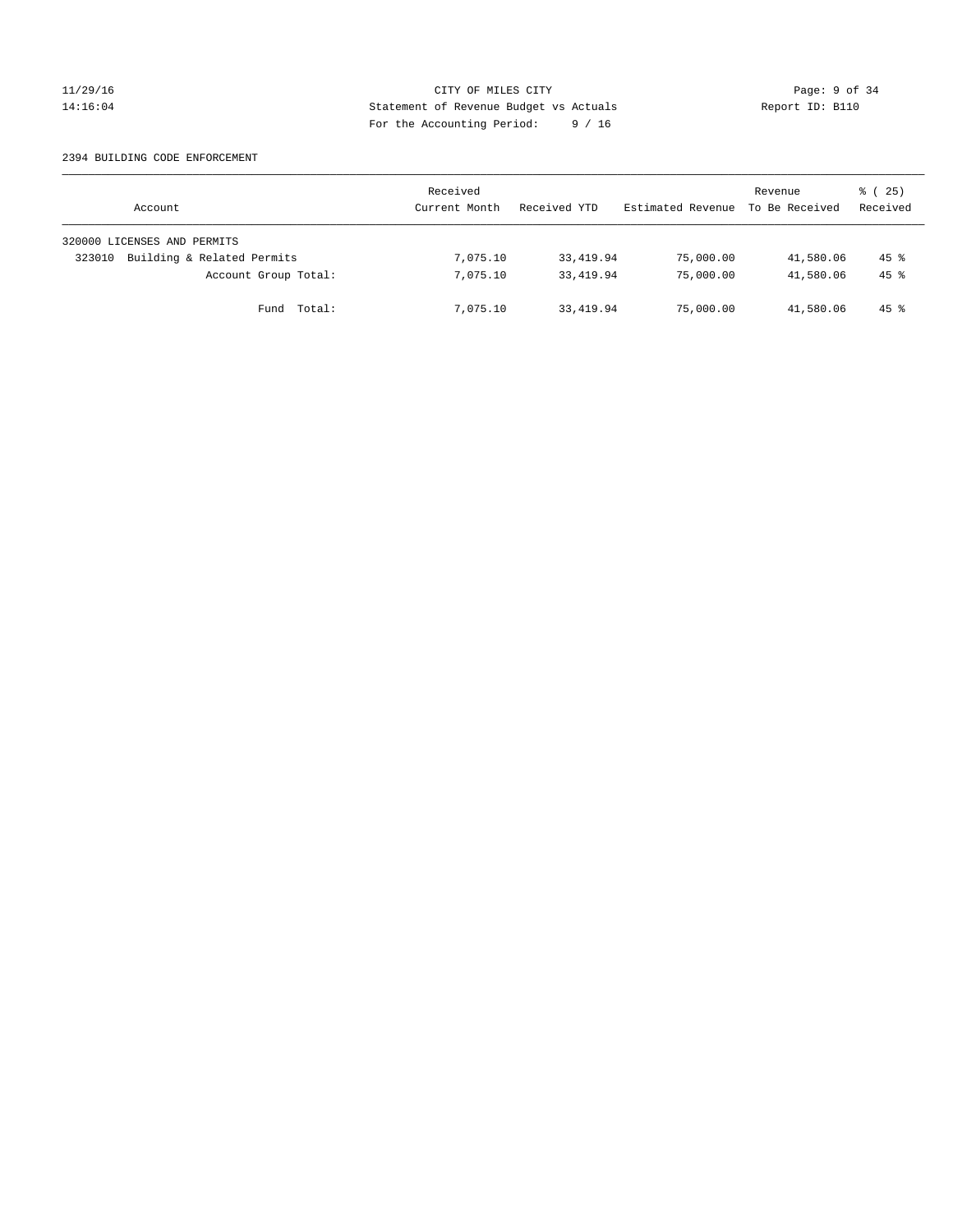## 11/29/16 Page: 10 of 34 14:16:04 Statement of Revenue Budget vs Actuals Report ID: B110 For the Accounting Period: 9 / 16

2400 LTG M D#165-(Gen City)

|                                                    | Received      |              |                   | Revenue        | % (25)          |
|----------------------------------------------------|---------------|--------------|-------------------|----------------|-----------------|
| Account                                            | Current Month | Received YTD | Estimated Revenue | To Be Received | Received        |
| 360000 MISCELLANEOUS REVENUE                       |               |              |                   |                |                 |
| 363010<br>Maintenance Assessments                  | 401.64        | 2,315.14     | 173,514.00        | 171,198.86     | $1$ %           |
| 363040<br>Penalty & Interest on Deling Assessments | 26.29         | 123.42       | 500.00            | 376.58         | $25$ $%$        |
| Account Group Total:                               | 427.93        | 2,438.56     | 174,014.00        | 171,575.44     | 1 <sup>8</sup>  |
| 370000 INVESTMENT EARNINGS                         |               |              |                   |                |                 |
| 371010<br>Investment Earnings                      | 17.65         | 38.03        | 100.00            | 61.97          | 38 <sup>8</sup> |
| Account Group Total:                               | 17.65         | 38.03        | 100.00            | 61.97          | 38 %            |
| Total:<br>Fund                                     | 445.58        | 2,476.59     | 174,114.00        | 171,637.41     | 1 <sup>°</sup>  |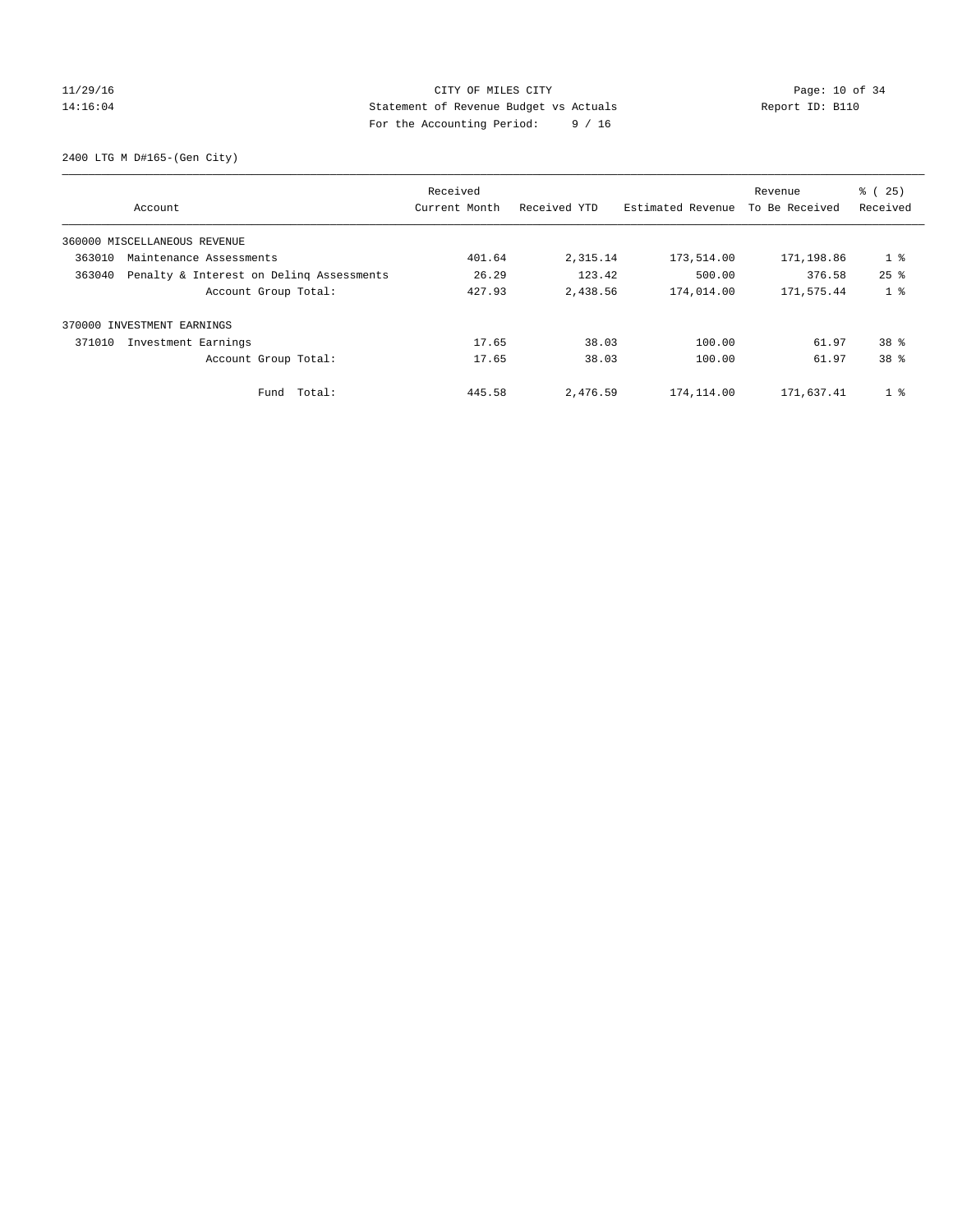## $CITY$  OF MILES  $CITY$  and the contract of 34 14:16:04 Statement of Revenue Budget vs Actuals Report ID: B110 For the Accounting Period: 9 / 16

2420 LTG M D#167-(MilesAddn Etc)

|                                                    | Received      |              |                   | Revenue        | % (25)          |
|----------------------------------------------------|---------------|--------------|-------------------|----------------|-----------------|
| Account                                            | Current Month | Received YTD | Estimated Revenue | To Be Received | Received        |
| 360000 MISCELLANEOUS REVENUE                       |               |              |                   |                |                 |
| 363010<br>Maintenance Assessments                  | 561.55        | 1,150.46     | 30,310.00         | 29,159.54      | 4 %             |
| 363040<br>Penalty & Interest on Deling Assessments | 36.75         | 62.92        | 100.00            | 37.08          | 63 %            |
| Account Group Total:                               | 598.30        | 1,213.38     | 30,410.00         | 29, 196.62     | $4 \text{ }$    |
| 370000 INVESTMENT EARNINGS                         |               |              |                   |                |                 |
| Investment Earnings<br>371010                      | 7.64          | 13.56        | 0.00              | $-13.56$       | ** 왕            |
| Account Group Total:                               | 7.64          | 13.56        | 0.00              | $-13.56$       | $***$ $\approx$ |
| Total:<br>Fund                                     | 605.94        | 1,226.94     | 30,410.00         | 29,183.06      | 4%              |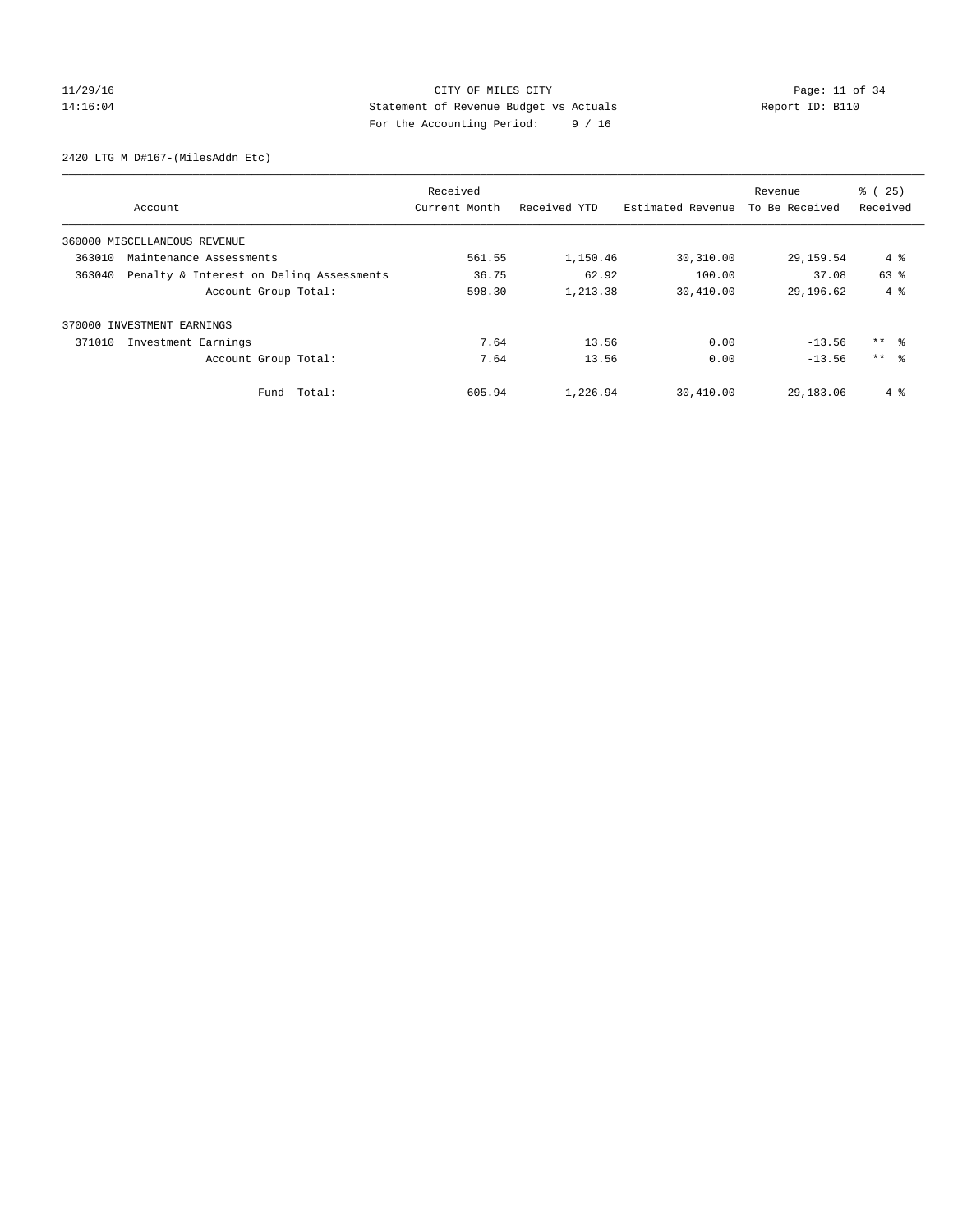## $CITY$  OF MILES  $CITY$  and the contract of  $34$ 14:16:04 Statement of Revenue Budget vs Actuals Report ID: B110 For the Accounting Period: 9 / 16

2430 LTG M D#171-(Balsam Est)

|                                   |             | Received      |              |                   | Revenue        | % (25)          |
|-----------------------------------|-------------|---------------|--------------|-------------------|----------------|-----------------|
| Account                           |             | Current Month | Received YTD | Estimated Revenue | To Be Received | Received        |
| 360000 MISCELLANEOUS REVENUE      |             |               |              |                   |                |                 |
| 363010<br>Maintenance Assessments |             | 0.00          | 0.00         | 5,607.00          | 5,607.00       | 0 %             |
| Account Group Total:              |             | 0.00          | 0.00         | 5,607.00          | 5,607.00       | 0 <sup>8</sup>  |
| 370000 INVESTMENT EARNINGS        |             |               |              |                   |                |                 |
| 371010<br>Investment Earnings     |             | 0.00          | 0.53         | 0.00              | $-0.53$        | $***$ $\approx$ |
| Account Group Total:              |             | 0.00          | 0.53         | 0.00              | $-0.53$        | ** %            |
|                                   | Fund Total: | 0.00          | 0.53         | 5,607.00          | 5,606.47       | 0 <sup>8</sup>  |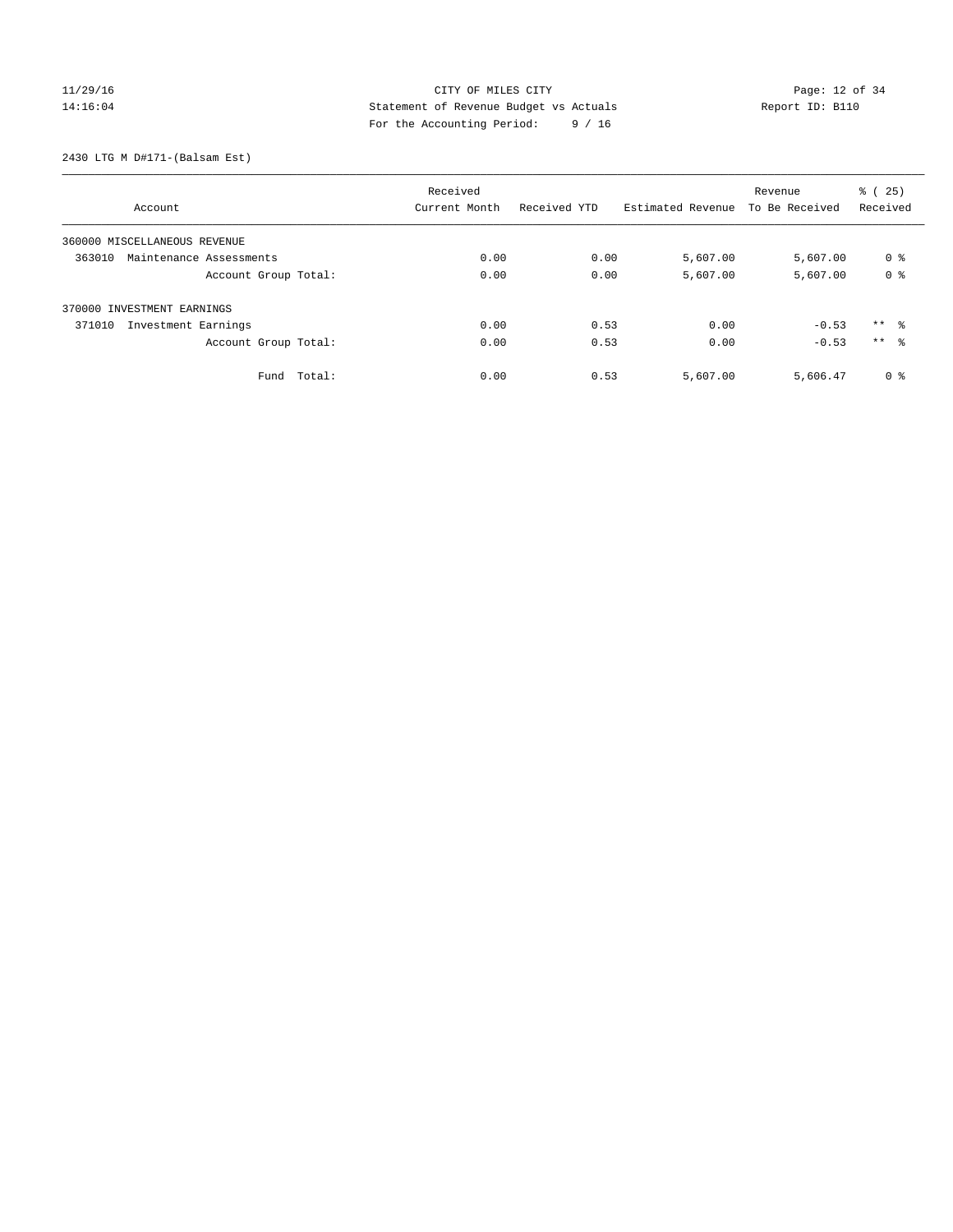## $CITY$  OF MILES  $CITY$  and the contract of  $P_1$  Page: 13 of 34 14:16:04 Statement of Revenue Budget vs Actuals Report ID: B110 For the Accounting Period: 9 / 16

2440 LTG M D#172-(Main Str)

|        |                                          | Received      |              |                   | Revenue        | % (25)          |
|--------|------------------------------------------|---------------|--------------|-------------------|----------------|-----------------|
|        | Account                                  | Current Month | Received YTD | Estimated Revenue | To Be Received | Received        |
|        | 360000 MISCELLANEOUS REVENUE             |               |              |                   |                |                 |
| 363010 | Maintenance Assessments                  | 0.00          | 365.00       | 18,528.00         | 18,163.00      | 2 <sup>8</sup>  |
| 363040 | Penalty & Interest on Deling Assessments | 0.00          | 20.05        | 100.00            | 79.95          | $20*$           |
|        | Account Group Total:                     | 0.00          | 385.05       | 18,628.00         | 18,242.95      | 2 <sub>8</sub>  |
| 370000 | INVESTMENT EARNINGS                      |               |              |                   |                |                 |
| 371010 | Investment Earnings                      | 4.70          | 8.18         | 50.00             | 41.82          | 16 <sup>8</sup> |
|        | Account Group Total:                     | 4.70          | 8.18         | 50.00             | 41.82          | 16 <sup>8</sup> |
|        | Fund Total:                              | 4.70          | 393.23       | 18,678.00         | 18,284.77      | 2 <sub>8</sub>  |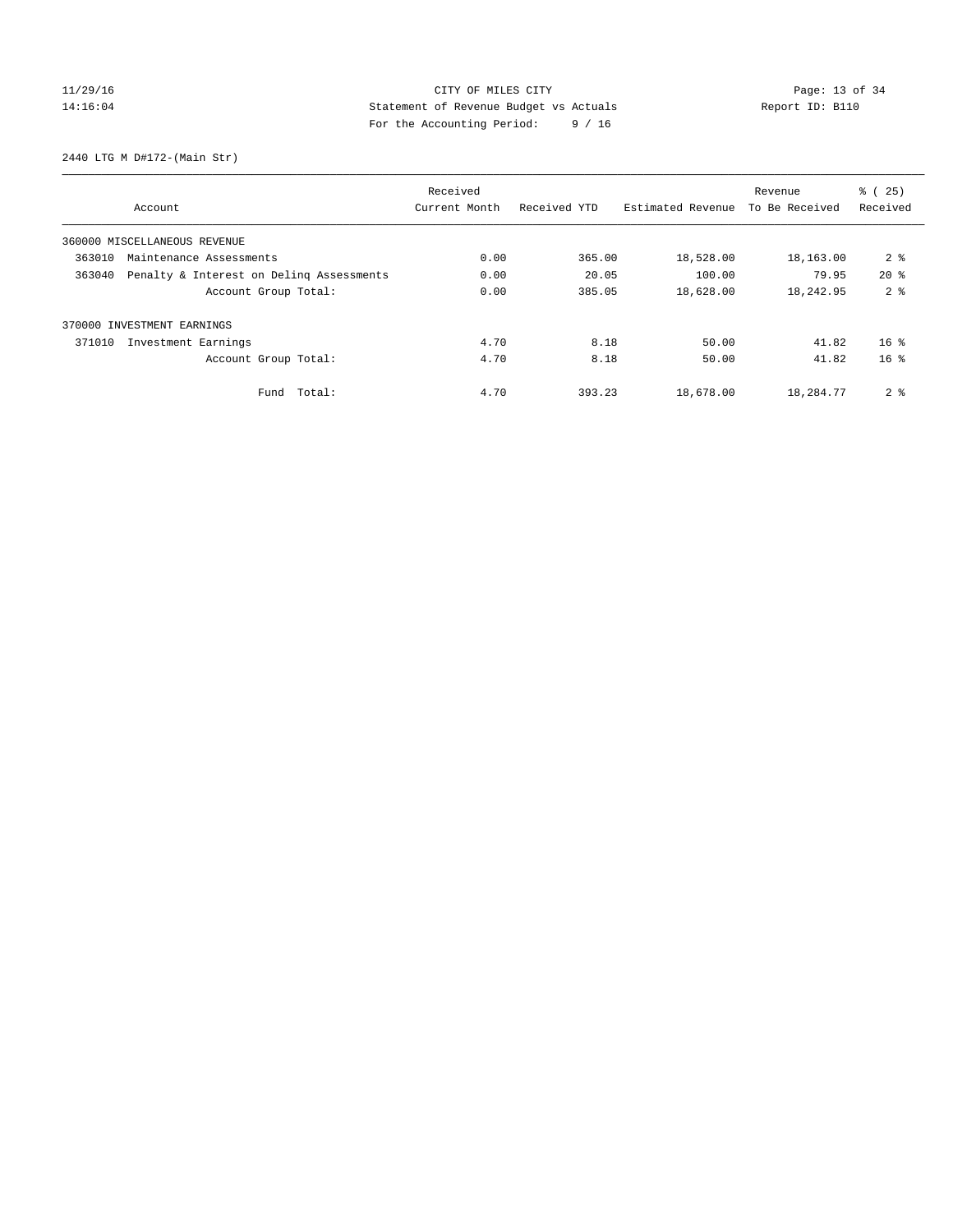## $CITY$  OF MILES  $CITY$  and the contract of 34 14:16:04 Statement of Revenue Budget vs Actuals Report ID: B110 For the Accounting Period: 9 / 16

2450 LTG M D#195-(SG-Trico)

|        |                                          | Received      |              |                   | Revenue        | % (25)          |
|--------|------------------------------------------|---------------|--------------|-------------------|----------------|-----------------|
|        | Account                                  | Current Month | Received YTD | Estimated Revenue | To Be Received | Received        |
|        | 360000 MISCELLANEOUS REVENUE             |               |              |                   |                |                 |
| 363010 | Maintenance Assessments                  | 0.00          | 73.84        | 5,889.00          | 5,815.16       | 1 <sub>8</sub>  |
| 363040 | Penalty & Interest on Deling Assessments | 0.00          | 4.34         | 0.00              | $-4.34$        | $***$ $\approx$ |
|        | Account Group Total:                     | 0.00          | 78.18        | 5,889.00          | 5,810.82       | 1 <sup>8</sup>  |
|        | 370000 INVESTMENT EARNINGS               |               |              |                   |                |                 |
| 371010 | Investment Earnings                      | 0.90          | 2.07         | 0.00              | $-2.07$        | $***$ $\approx$ |
|        | Account Group Total:                     | 0.90          | 2.07         | 0.00              | $-2.07$        | $***$ $\approx$ |
|        | Fund Total:                              | 0.90          | 80.25        | 5,889.00          | 5,808.75       | 1 <sup>°</sup>  |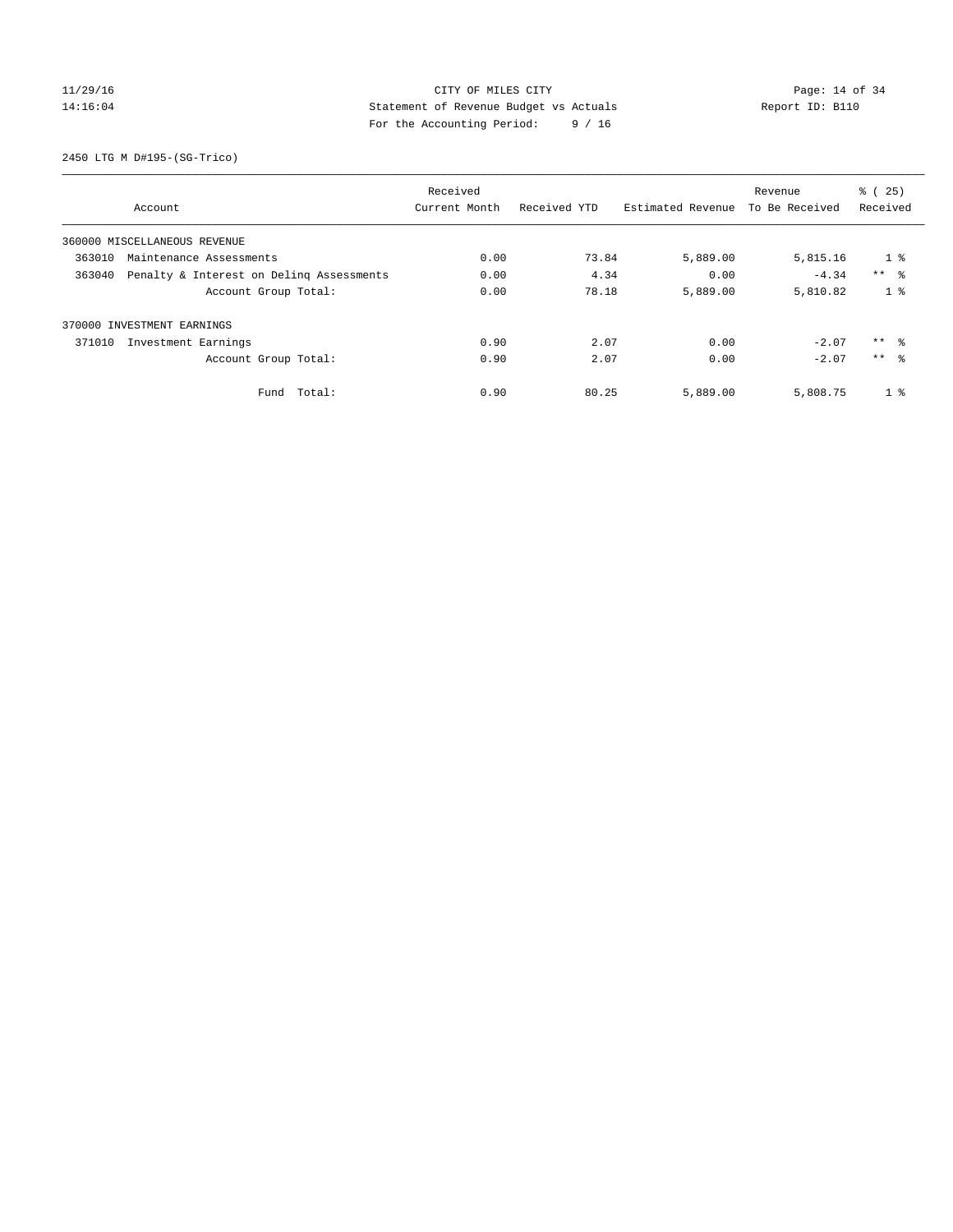## 11/29/16 Page: 15 of 34 14:16:04 Statement of Revenue Budget vs Actuals Report ID: B110 For the Accounting Period: 9 / 16

2470 LTG M D#202-(SG-MDU&NV)

|        |                                          | Received      |              |                   | Revenue        | % (25)          |
|--------|------------------------------------------|---------------|--------------|-------------------|----------------|-----------------|
|        | Account                                  | Current Month | Received YTD | Estimated Revenue | To Be Received | Received        |
|        | 360000 MISCELLANEOUS REVENUE             |               |              |                   |                |                 |
| 363010 | Maintenance Assessments                  | 0.00          | 315.31       | 7,678.00          | 7,362.69       | 4 %             |
| 363040 | Penalty & Interest on Deling Assessments | 0.00          | 14.49        | 10.00             | $-4.49$        | $145$ %         |
|        | Account Group Total:                     | 0.00          | 329.80       | 7,688.00          | 7,358.20       | 4%              |
|        | 370000 INVESTMENT EARNINGS               |               |              |                   |                |                 |
| 371010 | Investment Earnings                      | 0.97          | 2.21         | 0.00              | $-2.21$        | $***$ $ -$      |
|        | Account Group Total:                     | 0.97          | 2.21         | 0.00              | $-2.21$        | $***$ $\approx$ |
|        | Fund Total:                              | 0.97          | 332.01       | 7,688.00          | 7,355.99       | 4 %             |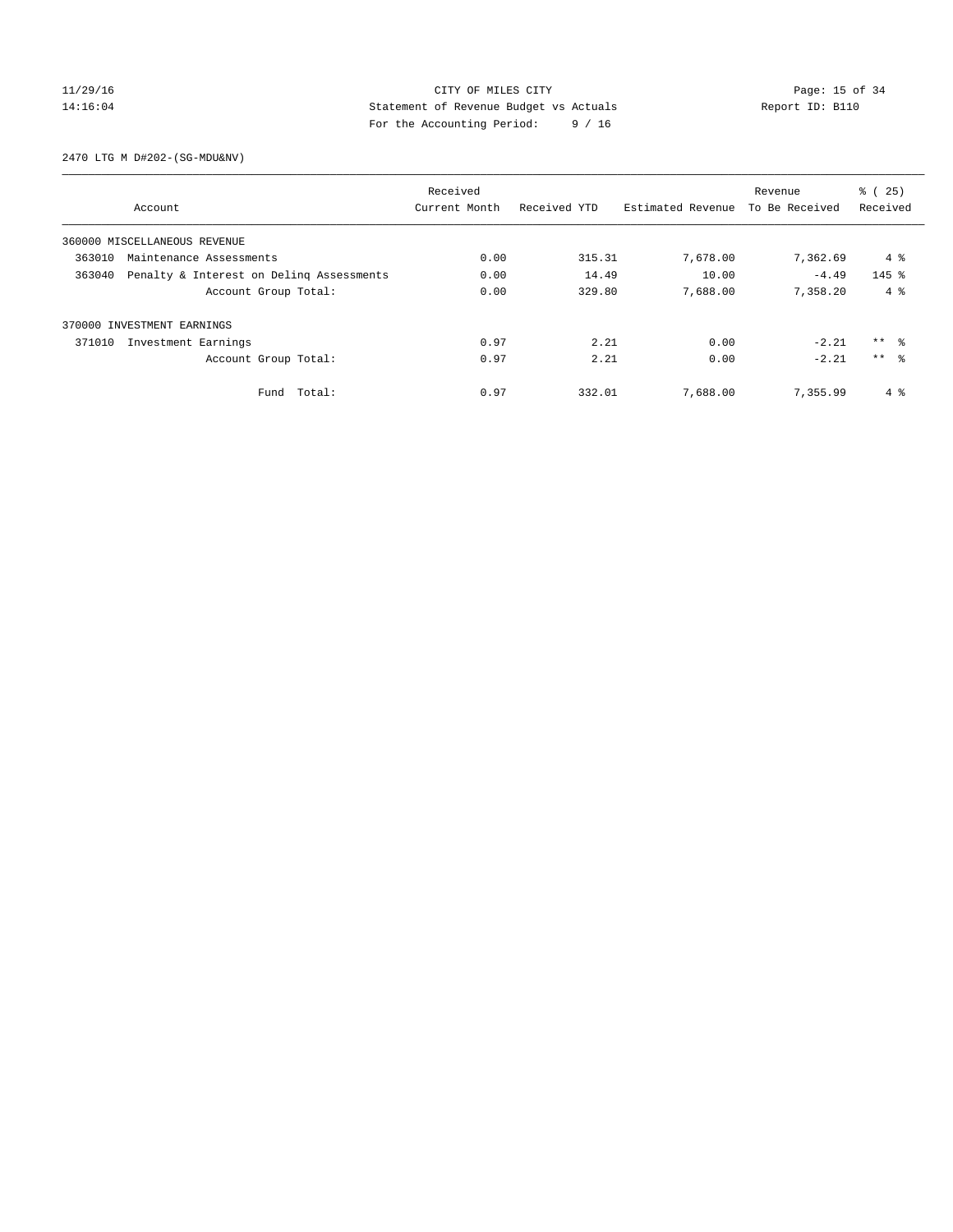## 11/29/16 Page: 16 of 34 14:16:04 Statement of Revenue Budget vs Actuals Report ID: B110 For the Accounting Period: 9 / 16

2480 LTG M M#173-(Milestown Estates)

|                                   | Received      |              |                   | Revenue        | % (25)          |
|-----------------------------------|---------------|--------------|-------------------|----------------|-----------------|
| Account                           | Current Month | Received YTD | Estimated Revenue | To Be Received | Received        |
| 360000 MISCELLANEOUS REVENUE      |               |              |                   |                |                 |
| 363010<br>Maintenance Assessments | 0.00          | 0.00         | 1,431.00          | 1,431.00       | 0 <sup>8</sup>  |
| Account Group Total:              | 0.00          | 0.00         | 1,431.00          | 1,431.00       | 0 <sup>8</sup>  |
| 370000 INVESTMENT EARNINGS        |               |              |                   |                |                 |
| 371010<br>Investment Earnings     | 1.00          | 1.67         | 0.00              | $-1.67$        | $***$ 8         |
| Account Group Total:              | 1.00          | 1.67         | 0.00              | $-1.67$        | $***$ $\approx$ |
| Fund Total:                       | 1.00          | 1.67         | 1,431.00          | 1,429.33       | 0 <sup>8</sup>  |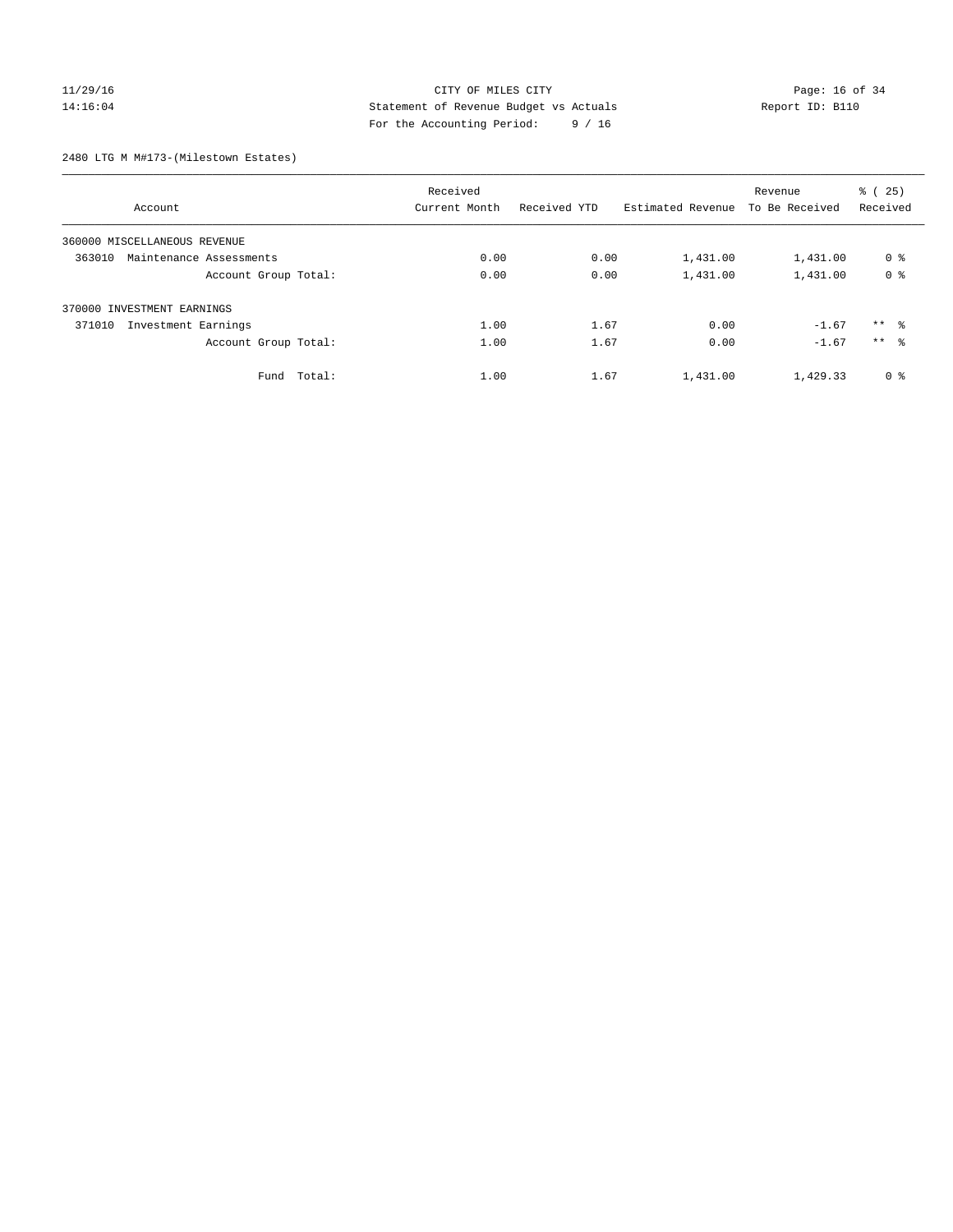## $CITY$  OF MILES  $CITY$  and the contract of  $P = 17$  of  $34$ 14:16:04 Statement of Revenue Budget vs Actuals Report ID: B110 For the Accounting Period: 9 / 16

2510 STR MAINT DIST #204

|        |                                          | Received      |              |                   | Revenue        | % (25)         |
|--------|------------------------------------------|---------------|--------------|-------------------|----------------|----------------|
|        | Account                                  | Current Month | Received YTD | Estimated Revenue | To Be Received | Received       |
|        | 360000 MISCELLANEOUS REVENUE             |               |              |                   |                |                |
| 362020 | MISC REVENUE                             | 0.00          | 0.00         | 59,703.00         | 59,703.00      | 0 <sup>8</sup> |
| 363010 | Maintenance Assessments                  | 2,983.35      | 14,660.74    | 1,365,950.00      | 1,351,289.26   | 1 <sup>8</sup> |
| 363040 | Penalty & Interest on Deling Assessments | 195.25        | 785.64       | 1,000.00          | 214.36         | 79 %           |
|        | Account Group Total:                     | 3,178.60      | 15,446.38    | 1,426,653.00      | 1,411,206.62   | 1 <sup>8</sup> |
| 370000 | INVESTMENT EARNINGS                      |               |              |                   |                |                |
| 371010 | Investment Earnings                      | 208.00        | 361.91       | 400.00            | 38.09          | $90*$          |
|        | Account Group Total:                     | 208.00        | 361.91       | 400.00            | 38.09          | $90*$          |
|        | 380000 OTHER FINANCING SOURCES           |               |              |                   |                |                |
| 383000 | Interfund Operating Transfer             | 0.00          | 0.00         | 86,220.00         | 86,220.00      | 0 <sup>8</sup> |
|        | Account Group Total:                     | 0.00          | 0.00         | 86,220.00         | 86,220.00      | 0 <sup>8</sup> |
|        | Fund Total:                              | 3,386.60      | 15,808.29    | 1,513,273.00      | 1,497,464.71   | 1 <sup>°</sup> |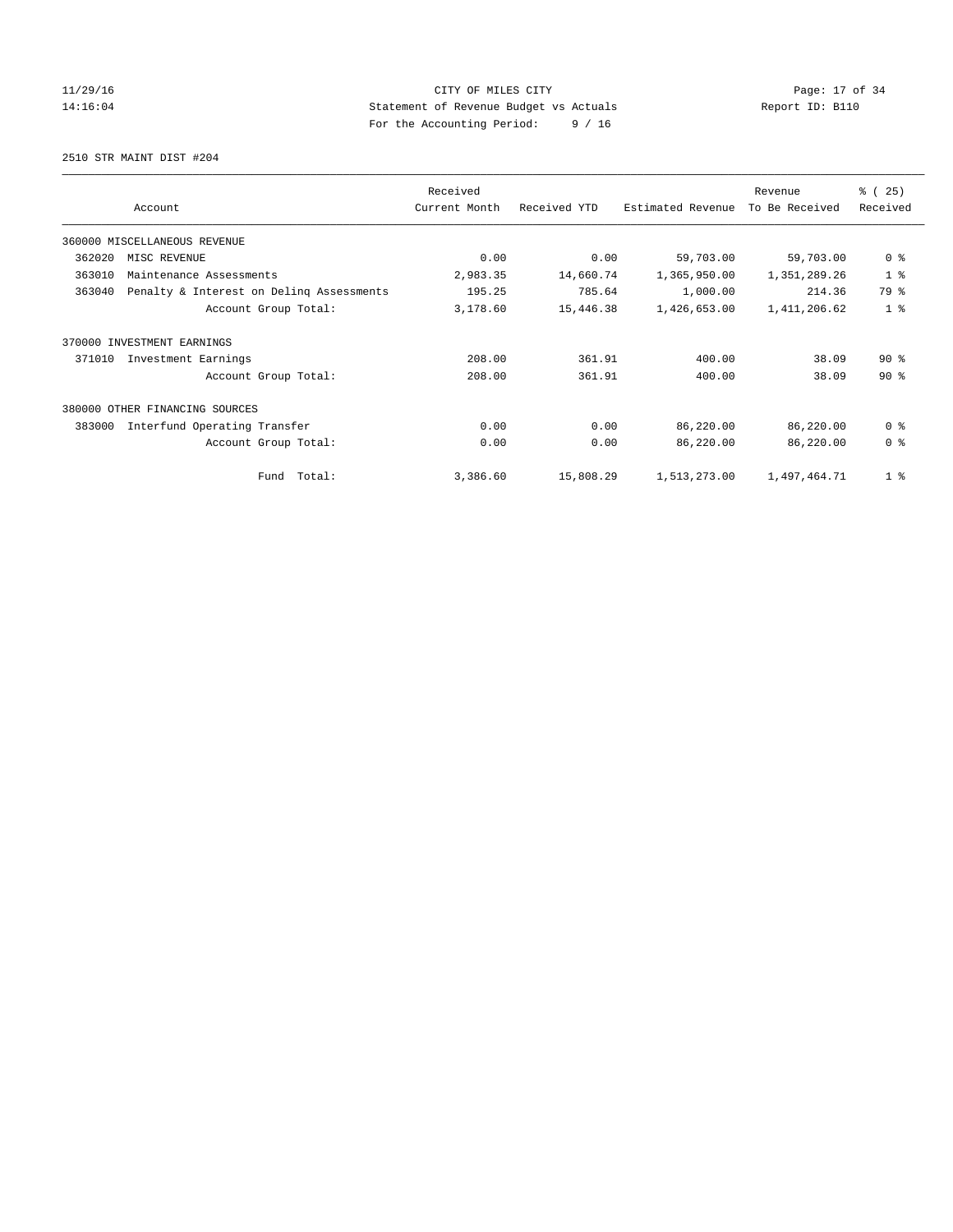## 11/29/16 CITY OF MILES CITY Page: 18 of 34 14:16:04 Statement of Revenue Budget vs Actuals Report ID: B110 For the Accounting Period: 9 / 16

2520 STR MAINT DIST #205

| Account                                            | Received<br>Current Month | Received YTD | Estimated Revenue | Revenue<br>To Be Received | % (25)<br>Received |
|----------------------------------------------------|---------------------------|--------------|-------------------|---------------------------|--------------------|
| 360000 MISCELLANEOUS REVENUE                       |                           |              |                   |                           |                    |
| 363010<br>Maintenance Assessments                  | 688.10                    | 6,977.19     | 473, 419.00       | 466, 441.81               | 1 <sup>°</sup>     |
| 363040<br>Penalty & Interest on Deling Assessments | 45.03                     | 455.07       | 1,000.00          | 544.93                    | 46.8               |
| Account Group Total:                               | 733.13                    | 7,432.26     | 474,419.00        | 466,986.74                | 2 <sup>8</sup>     |
| 370000 INVESTMENT EARNINGS                         |                           |              |                   |                           |                    |
| 371010<br>Investment Earnings                      | 176.26                    | 270.99       | 400.00            | 129.01                    | 68 %               |
| Account Group Total:                               | 176.26                    | 270.99       | 400.00            | 129.01                    | 68 %               |
| 380000<br>OTHER FINANCING SOURCES                  |                           |              |                   |                           |                    |
| Interfund Operating Transfer<br>383000             | 0.00                      | 0.00         | 86,219.00         | 86,219.00                 | 0 <sup>8</sup>     |
| Account Group Total:                               | 0.00                      | 0.00         | 86,219.00         | 86,219.00                 | 0 <sup>8</sup>     |
| Fund Total:                                        | 909.39                    | 7,703.25     | 561,038.00        | 553, 334.75               | 1 <sup>8</sup>     |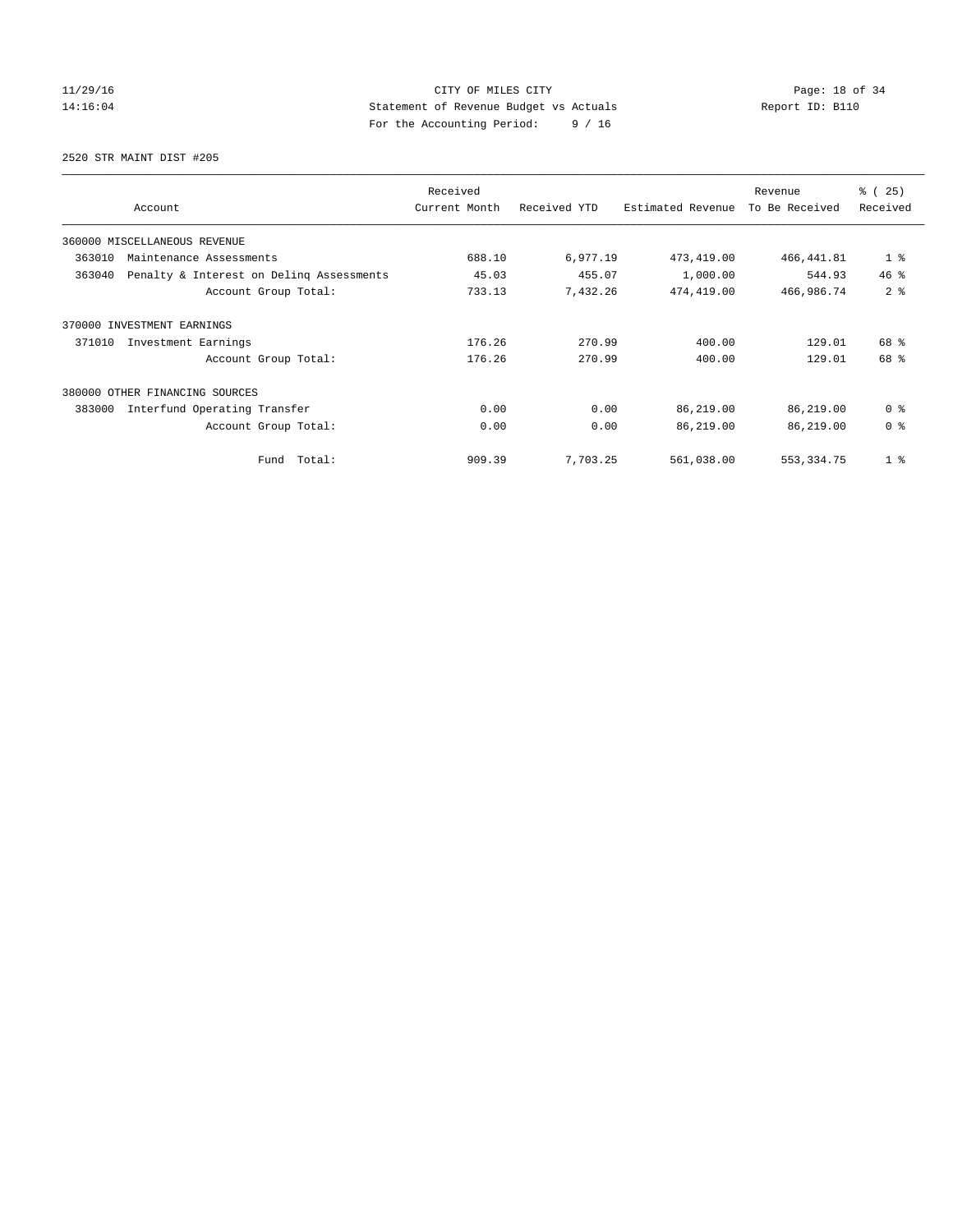## 11/29/16 Page: 19 of 34 14:16:04 Statement of Revenue Budget vs Actuals Report ID: B110 For the Accounting Period: 9 / 16

2540 STR MAINT DIST#207-(MILESTOWN ESTATES)

|        |                                          | Received      |              |                   | Revenue        | % (25)          |
|--------|------------------------------------------|---------------|--------------|-------------------|----------------|-----------------|
|        | Account                                  | Current Month | Received YTD | Estimated Revenue | To Be Received | Received        |
|        | 360000 MISCELLANEOUS REVENUE             |               |              |                   |                |                 |
| 363010 | Maintenance Assessments                  | 0.00          | 0.00         | 5,251.00          | 5,251.00       | 0 %             |
| 363040 | Penalty & Interest on Deling Assessments | 0.00          | 8.68         | 0.00              | $-8.68$        | $***$ $\approx$ |
|        | Account Group Total:                     | 0.00          | 8.68         | 5,251.00          | 5,242.32       | 0 <sup>8</sup>  |
|        | 370000 INVESTMENT EARNINGS               |               |              |                   |                |                 |
| 371010 | Investment Earnings                      | 2.10          | 3.52         | 0.00              | $-3.52$        | $***$ $\approx$ |
|        | Account Group Total:                     | 2.10          | 3.52         | 0.00              | $-3.52$        | $***$ $\approx$ |
|        | Total:<br>Fund                           | 2.10          | 12.20        | 5,251.00          | 5,238.80       | 0 %             |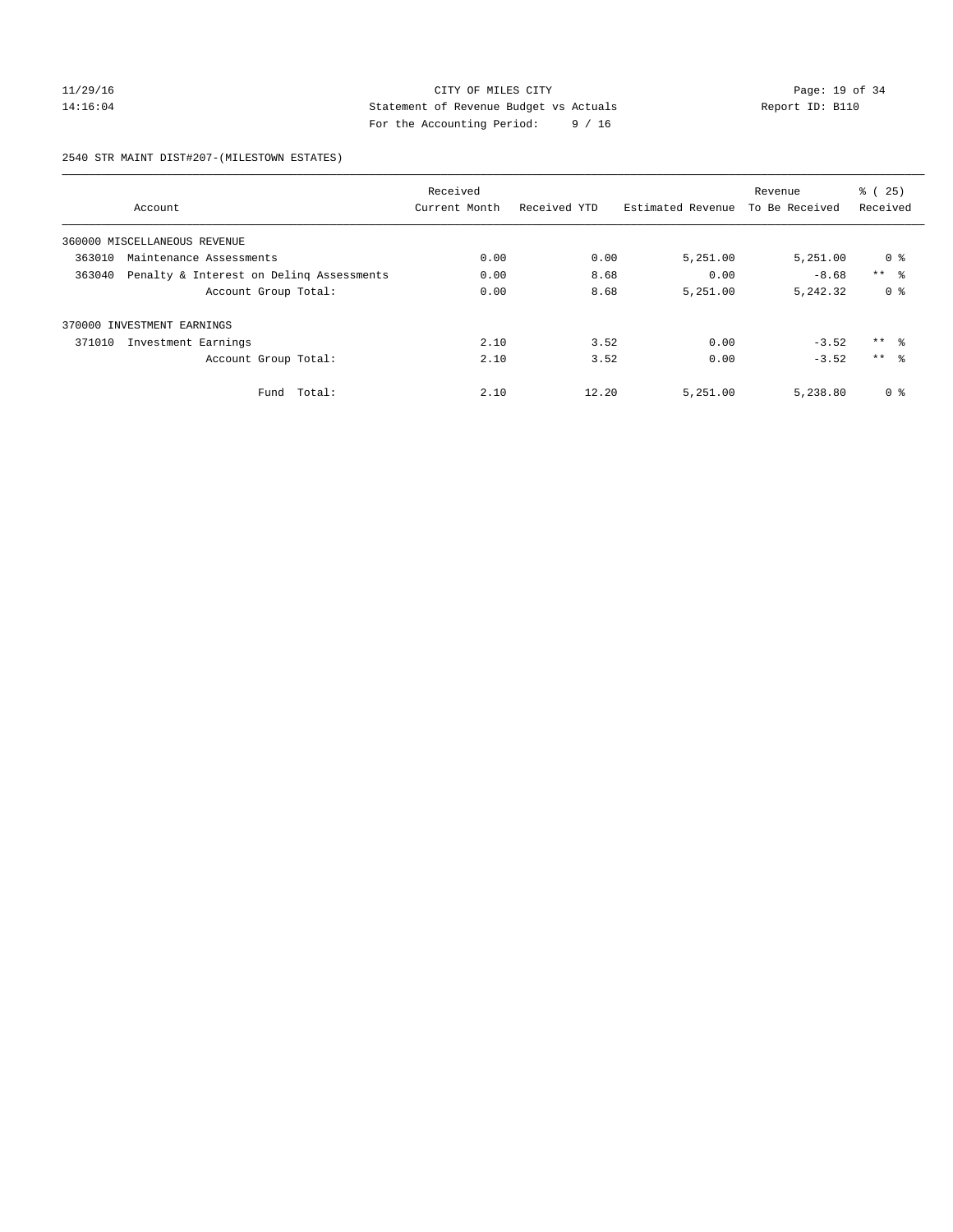## 11/29/16 Page: 20 of 34 14:16:04 Statement of Revenue Budget vs Actuals Report ID: B110 For the Accounting Period: 9 / 16

### 2701 Fire Grants

| Account                      | Received<br>Current Month | Received YTD | Estimated Revenue | Revenue<br>To Be Received | 8 (25)<br>Received |
|------------------------------|---------------------------|--------------|-------------------|---------------------------|--------------------|
| 360000 MISCELLANEOUS REVENUE |                           |              |                   |                           |                    |
| 365040<br>DONATIONS-FIRE/AMB | 0.00                      | 0.00         | 1,000.00          | 1,000.00                  | 0 %                |
| Account Group Total:         | 0.00                      | 0.00         | 1,000.00          | 1,000.00                  | 0 <sup>8</sup>     |
| Fund Total:                  | 0.00                      | 0.00         | 1,000.00          | 1,000.00                  | 0 %                |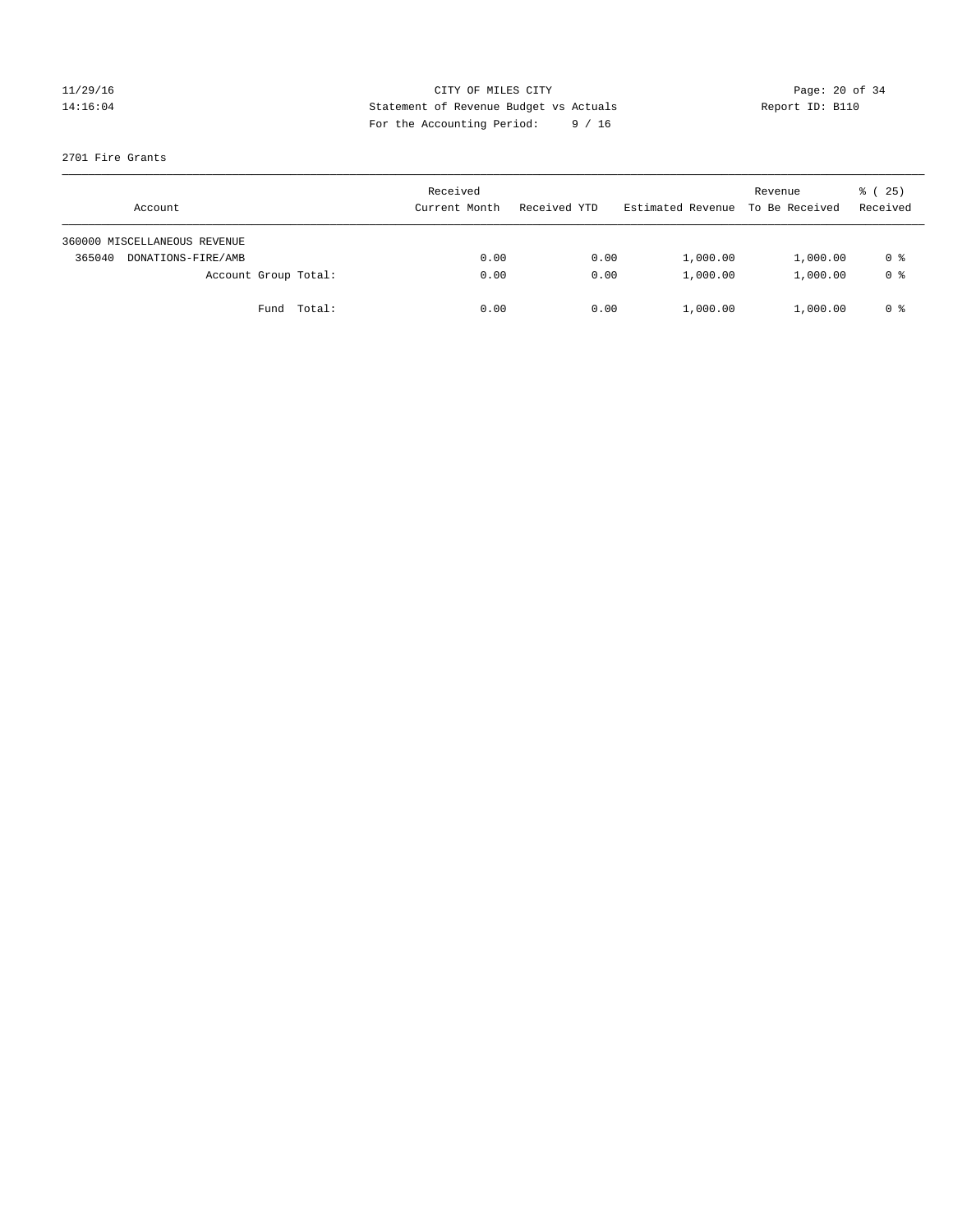## $CITY$  OF MILES  $CITY$  and the contract of  $34$ 14:16:04 Statement of Revenue Budget vs Actuals Report ID: B110 For the Accounting Period: 9 / 16

2820 GAS TAX

| Account                              | Received<br>Current Month | Received YTD | Estimated Revenue | Revenue<br>To Be Received | 8 (25)<br>Received |
|--------------------------------------|---------------------------|--------------|-------------------|---------------------------|--------------------|
| 330000 INTERGOVERNMENTAL REVENUES    |                           |              |                   |                           |                    |
| Gasoline Tax Apportionment<br>335040 | 14,927.12                 | 44,781.30    | 179,125.00        | 134,343.70                | $25$ $\frac{6}{5}$ |
| Account Group Total:                 | 14,927.12                 | 44,781.30    | 179,125.00        | 134,343.70                | $25$ $\frac{6}{5}$ |
| Total:<br>Fund                       | 14,927.12                 | 44,781.30    | 179,125.00        | 134,343.70                | $25$ $\frac{6}{5}$ |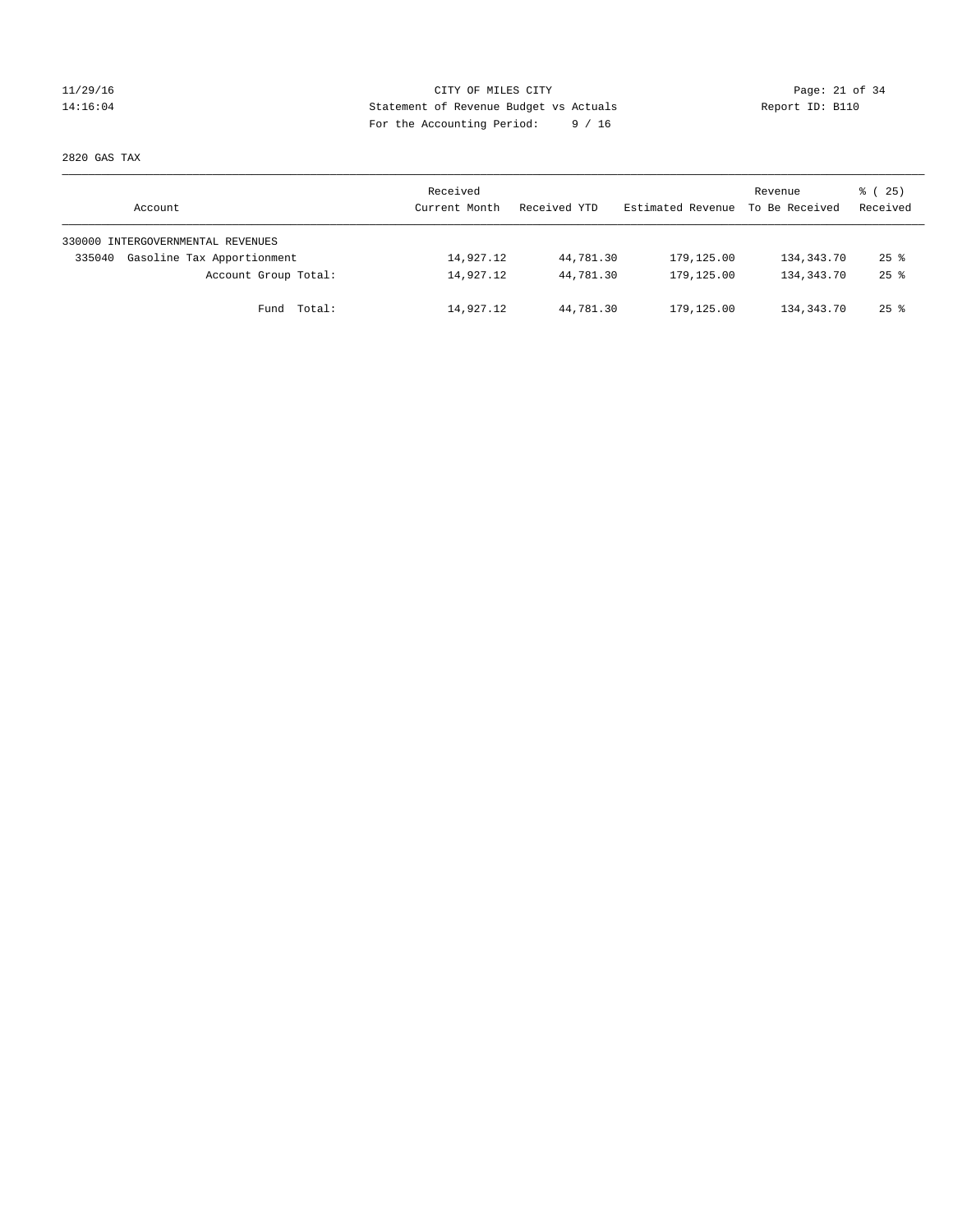## 11/29/16 Page: 22 of 34 14:16:04 Statement of Revenue Budget vs Actuals Report ID: B110 For the Accounting Period: 9 / 16

2850 911 EMERGENCY

| Account                           | Received<br>Current Month | Received YTD | Estimated Revenue | Revenue<br>To Be Received | % (25)<br>Received |
|-----------------------------------|---------------------------|--------------|-------------------|---------------------------|--------------------|
| 330000 INTERGOVERNMENTAL REVENUES |                           |              |                   |                           |                    |
| Homeland Security Grant<br>334014 | 0.00                      | 0.00         | 105,000.00        | 105,000.00                | 0 <sup>8</sup>     |
| Basic 911 Funds<br>335080         | 0.00                      | 44,538.06    | 63,000.00         | 18,461.94                 | 71 %               |
| 335081<br>Enhanced 911 Funds      | 0.00                      | 15,894.26    | 63,000.00         | 47,105.74                 | 25%                |
| 335082<br>911 - WIRELESS FUNDS    | 0.00                      | 19,247.87    | 75,000.00         | 55,752.13                 | $26$ %             |
| Account Group Total:              | 0.00                      | 79,680.19    | 306,000.00        | 226, 319.81               | $26$ $%$           |
| 370000 INVESTMENT EARNINGS        |                           |              |                   |                           |                    |
| 371010<br>Investment Earnings     | 177.70                    | 239.54       | 200.00            | $-39.54$                  | $120*$             |
| Account Group Total:              | 177.70                    | 239.54       | 200.00            | $-39.54$                  | $120*$             |
| Fund Total:                       | 177.70                    | 79,919.73    | 306,200.00        | 226, 280. 27              | $26$ %             |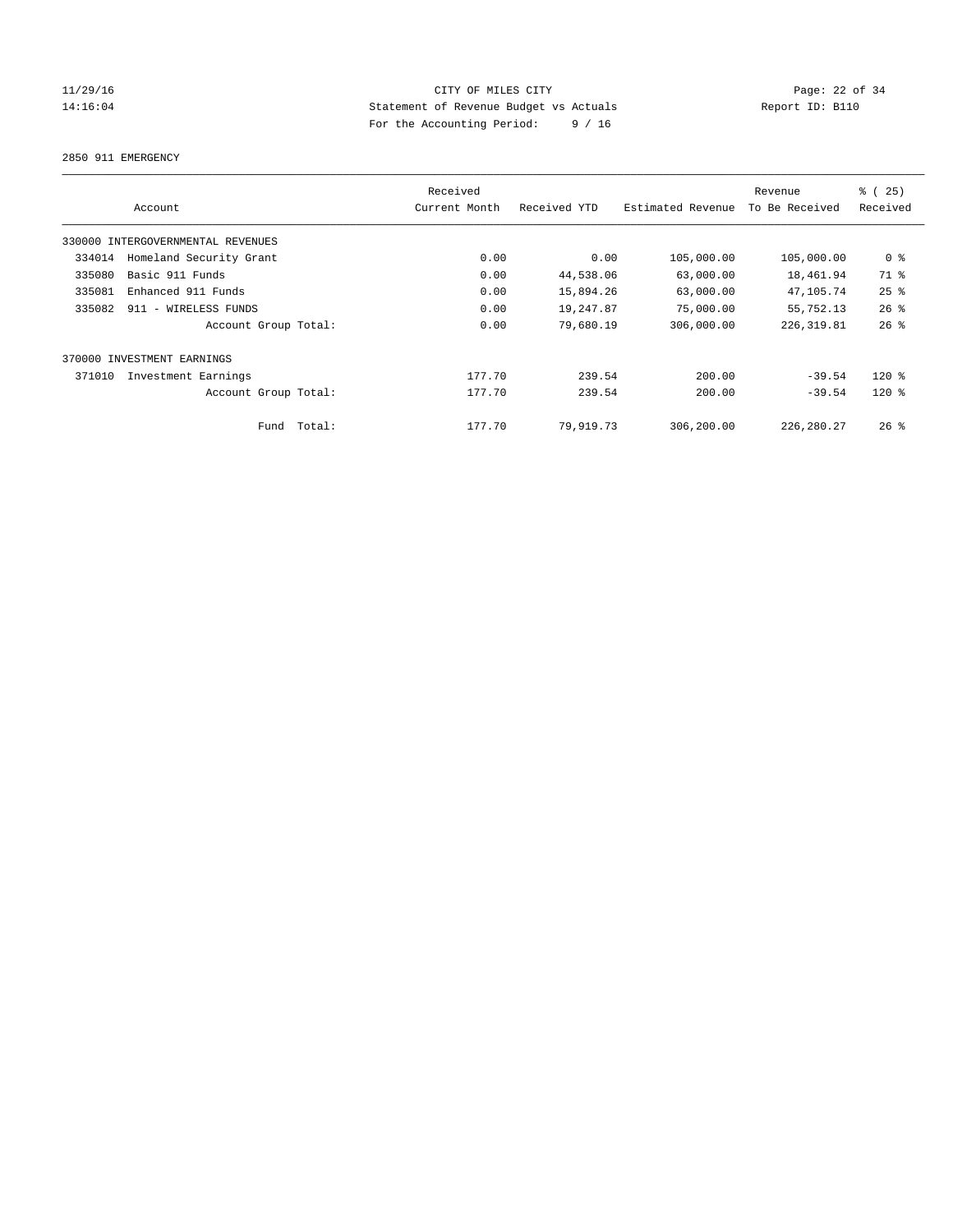## 11/29/16 CITY OF MILES CITY Page: 23 of 34 14:16:04 Statement of Revenue Budget vs Actuals Report ID: B110 For the Accounting Period: 9 / 16

2880 LIBRARY GRANTS

|        | Account                           | Received<br>Current Month | Received YTD | Estimated Revenue | Revenue<br>To Be Received | $\frac{1}{6}$ ( 25)<br>Received |
|--------|-----------------------------------|---------------------------|--------------|-------------------|---------------------------|---------------------------------|
|        | 330000 INTERGOVERNMENTAL REVENUES |                           |              |                   |                           |                                 |
| 334100 | Library - State Aid               | 5,398.69                  | 5,398.69     | 5,399.00          | 0.31                      | $100*$                          |
| 334101 | HB#193-Interlibrary Loan Reimb    | 0.00                      | 0.00         | 5,000.00          | 5,000.00                  | 0 <sup>8</sup>                  |
| 334105 | Sagebrush Fed/Coal Sev Tax        | 4,897.19                  | 4,897.19     | 4,793.00          | $-104.19$                 | $102$ %                         |
|        | Account Group Total:              | 10,295.88                 | 10,295.88    | 15,192.00         | 4,896.12                  | 68 %                            |
|        | Total:<br>Fund                    | 10,295.88                 | 10,295.88    | 15,192.00         | 4,896.12                  | 68 %                            |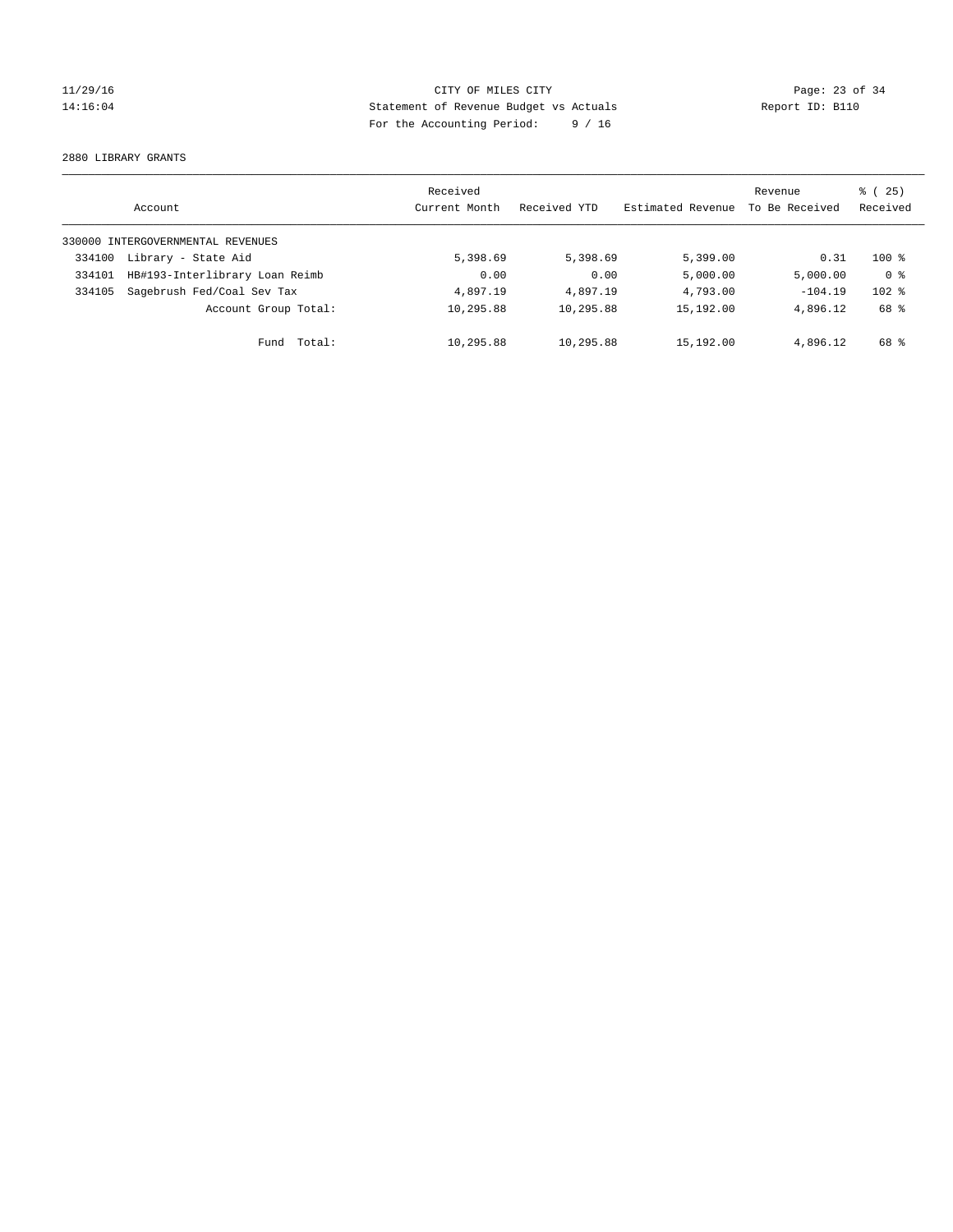## 11/29/16 Page: 24 of 34 14:16:04 Statement of Revenue Budget vs Actuals Report ID: B110 For the Accounting Period: 9 / 16

2935 Historic Preservation

| Account                                | Received<br>Current Month | Received YTD | Estimated Revenue | Revenue<br>To Be Received | % (25)<br>Received |
|----------------------------------------|---------------------------|--------------|-------------------|---------------------------|--------------------|
| 330000 INTERGOVERNMENTAL REVENUES      |                           |              |                   |                           |                    |
| 334000<br>State Grants                 | 0.00                      | 0.00         | 5,500.00          | 5,500.00                  | 0 <sup>8</sup>     |
| Account Group Total:                   | 0.00                      | 0.00         | 5,500.00          | 5,500.00                  | 0 <sup>8</sup>     |
| 340000 Charges for Services            |                           |              |                   |                           |                    |
| 346080<br>Preservation Service Fees    | 0.00                      | 0.00         | 1,200.00          | 1,200.00                  | 0 <sup>8</sup>     |
| Account Group Total:                   | 0.00                      | 0.00         | 1,200.00          | 1,200.00                  | 0 <sup>8</sup>     |
| 360000 MISCELLANEOUS REVENUE           |                           |              |                   |                           |                    |
| Contributions and Donations<br>365000  | 0.00                      | 0.00         | 1,000.00          | 1,000.00                  | 0 <sup>8</sup>     |
| Account Group Total:                   | 0.00                      | 0.00         | 1,000.00          | 1,000.00                  | 0 <sup>8</sup>     |
| 380000 OTHER FINANCING SOURCES         |                           |              |                   |                           |                    |
| Interfund Operating Transfer<br>383000 | 0.00                      | 0.00         | 2,200.00          | 2,200.00                  | 0 <sup>8</sup>     |
| Account Group Total:                   | 0.00                      | 0.00         | 2,200.00          | 2,200.00                  | 0 <sup>8</sup>     |
| Total:<br>Fund                         | 0.00                      | 0.00         | 9,900.00          | 9,900.00                  | 0 <sup>8</sup>     |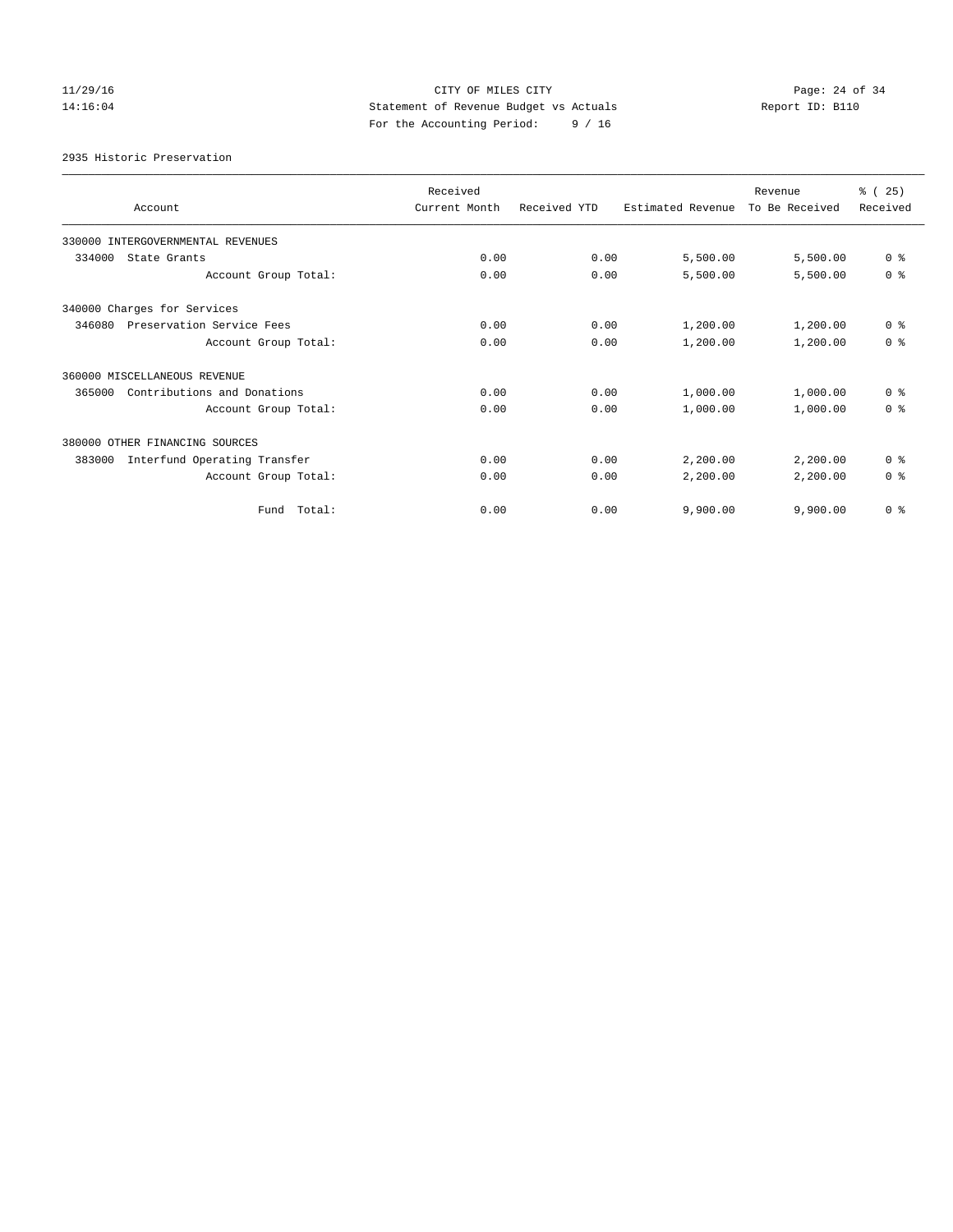## 11/29/16 Page: 25 of 34 14:16:04 Statement of Revenue Budget vs Actuals Report ID: B110 For the Accounting Period: 9 / 16

2985 RETIRED SENIOR VOLUNTEER PROG (RSVP)

| Account                           |        | Received<br>Received YTD<br>Current Month |             | Estimated Revenue | Revenue<br>To Be Received | % (25)<br>Received |
|-----------------------------------|--------|-------------------------------------------|-------------|-------------------|---------------------------|--------------------|
|                                   |        |                                           |             |                   |                           |                    |
| 330000 INTERGOVERNMENTAL REVENUES |        |                                           |             |                   |                           |                    |
| RSVP-Fallon/Custer<br>331166      |        | 6,506.22                                  | 13,370.75   | 82,412.00         | 69,041.25                 | 16 <sup>8</sup>    |
| Account Group Total:              |        | 6,506.22                                  | 13,370.75   | 82,412.00         | 69,041.25                 | 16 <sup>°</sup>    |
| 360000 MISCELLANEOUS REVENUE      |        |                                           |             |                   |                           |                    |
| 362020<br>MISC REVENUE            |        | 24.00                                     | 3,818.09    | 13,350.00         | 9,531.91                  | $29*$              |
| Account Group Total:              |        | 24.00                                     | 3,818.09    | 13,350.00         | 9,531.91                  | 29%                |
| 370000 INVESTMENT EARNINGS        |        |                                           |             |                   |                           |                    |
| 371010<br>Investment Earnings     |        | 3.79                                      | 6.37        | 0.00              | $-6.37$                   | $***$ $ -$         |
| Account Group Total:              |        | 3.79                                      | 6.37        | 0.00              | $-6.37$                   | $***$ $\approx$    |
| Fund                              | Total: | 6,534.01                                  | 17, 195. 21 | 95,762.00         | 78,566.79                 | 18 <sup>8</sup>    |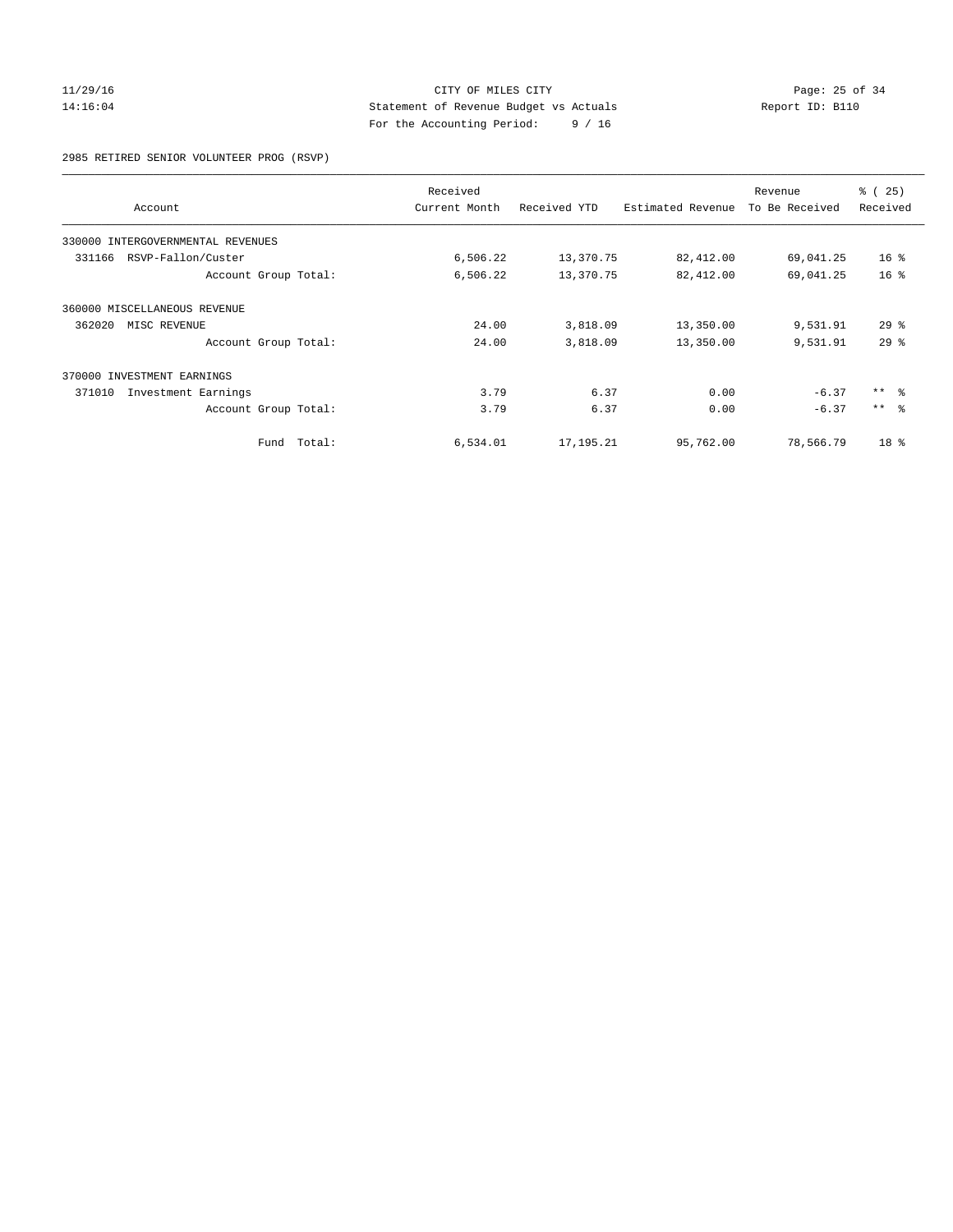## 11/29/16 Page: 26 of 34 14:16:04 Statement of Revenue Budget vs Actuals Report ID: B110 For the Accounting Period: 9 / 16

3670 SID 211

| Account                                           | Received<br>Current Month | Received YTD | Estimated Revenue To Be Received | Revenue  | $\frac{1}{6}$ ( 25)<br>Received |
|---------------------------------------------------|---------------------------|--------------|----------------------------------|----------|---------------------------------|
| 360000 MISCELLANEOUS REVENUE                      |                           |              |                                  |          |                                 |
| Bond Principal and Interest Assessments<br>363020 | 0.00                      | 153.24       | 4,551.00                         | 4,397.76 | 3 %                             |
| Account Group Total:                              | 0.00                      | 153.24       | 4,551.00                         | 4,397.76 | 3 <sup>8</sup>                  |
| Fund Total:                                       | 0.00                      | 153.24       | 4,551.00                         | 4,397.76 | 3 %                             |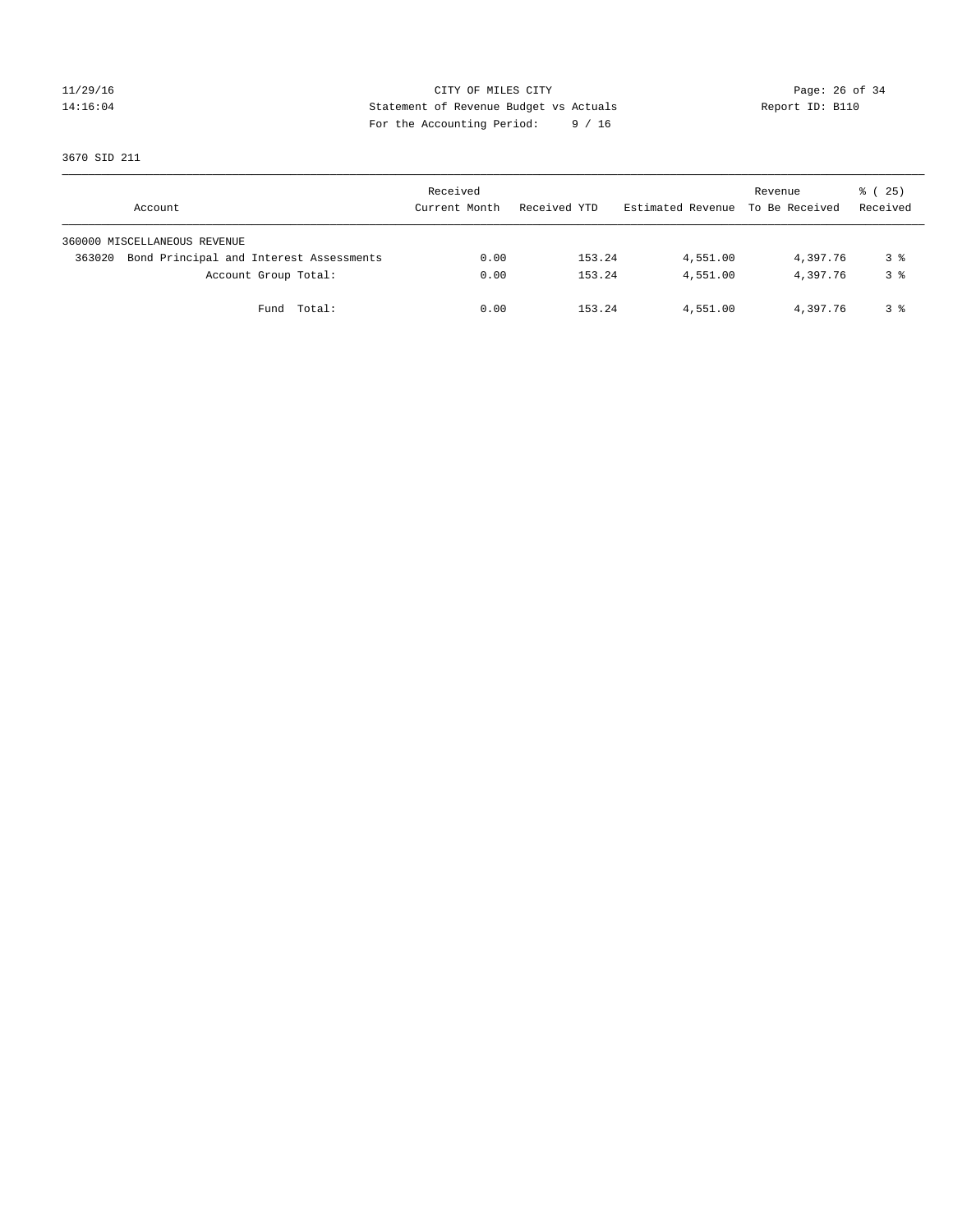## 11/29/16 Page: 27 of 34 14:16:04 Statement of Revenue Budget vs Actuals Report ID: B110 For the Accounting Period: 9 / 16

4000 General Fund Capitol Improvement Fund

|                                        | Received      |              |                   | Revenue        | % (25)          |
|----------------------------------------|---------------|--------------|-------------------|----------------|-----------------|
| Account                                | Current Month | Received YTD | Estimated Revenue | To Be Received | Received        |
| INVESTMENT EARNINGS<br>370000          |               |              |                   |                |                 |
| 371010<br>Investment Earnings          | 31.68         | 47.12        | 0.00              | $-47.12$       | $***$ $\approx$ |
| Account Group Total:                   | 31.68         | 47.12        | 0.00              | $-47.12$       | $***$ $\approx$ |
| 380000 OTHER FINANCING SOURCES         |               |              |                   |                |                 |
| Interfund Operating Transfer<br>383000 | 0.00          | 0.00         | 77,000.00         | 77,000.00      | 0 %             |
| Account Group Total:                   | 0.00          | 0.00         | 77,000.00         | 77,000.00      | 0 <sup>8</sup>  |
| Total:<br>Fund                         | 31.68         | 47.12        | 77,000.00         | 76,952.88      | 0 %             |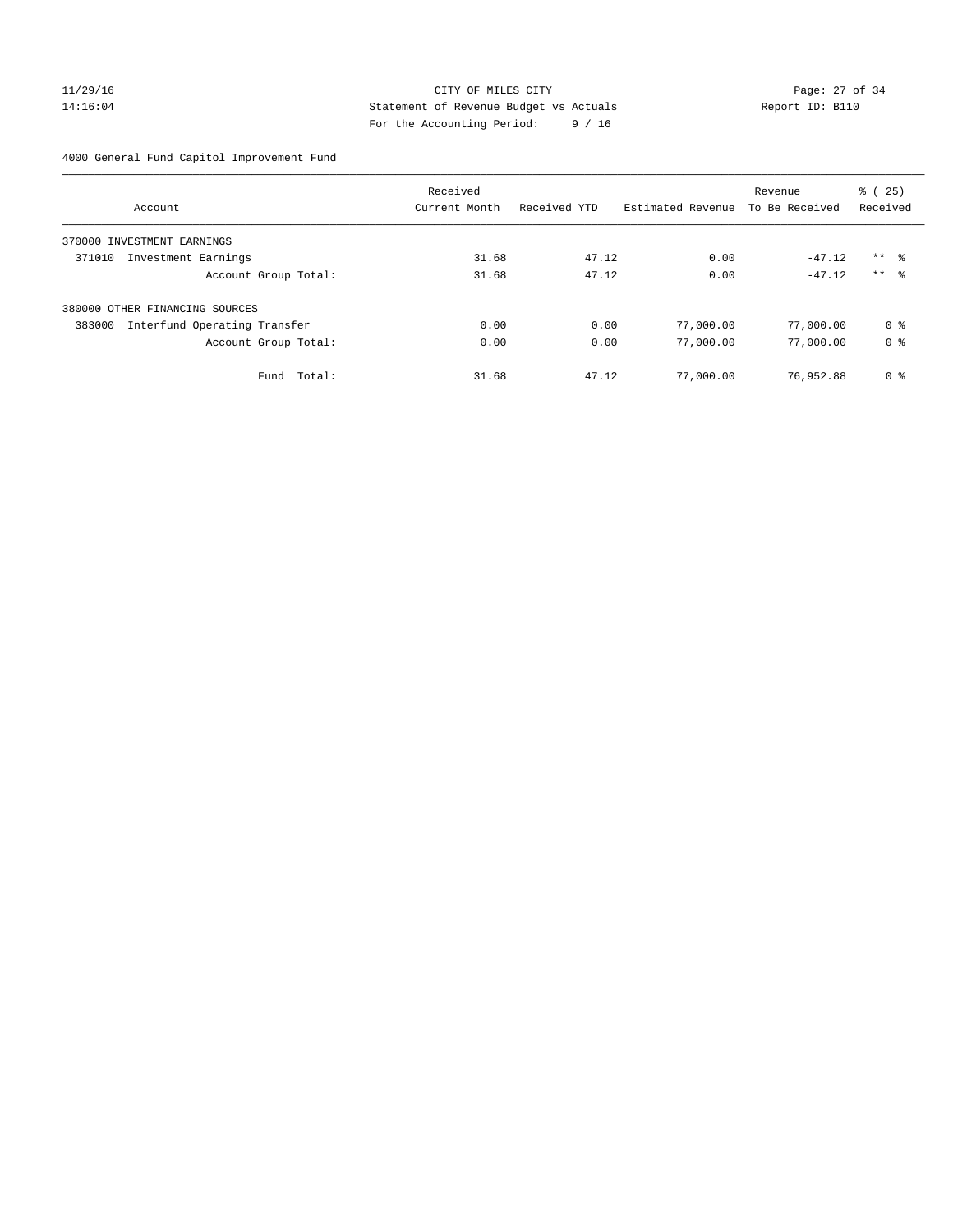## 11/29/16 Page: 28 of 34 14:16:04 Statement of Revenue Budget vs Actuals Report ID: B110 For the Accounting Period: 9 / 16

4056 Airport- Capital Improvement Plan

|        |                                    | Received      |              |                   | Revenue        | % (25)          |
|--------|------------------------------------|---------------|--------------|-------------------|----------------|-----------------|
|        | Account                            | Current Month | Received YTD | Estimated Revenue | To Be Received | Received        |
|        | 340000 Charges for Services        |               |              |                   |                |                 |
| 343018 | Sale of Street & Roadway Materials | 0.00          | 0.00         | 1,000.00          | 1,000.00       | 0 <sup>8</sup>  |
| 343065 | Building Rentals                   | 0.00          | 0.00         | 10,200.00         | 10,200.00      | 0 <sup>8</sup>  |
| 343067 | Other - Miscellaneous              | 8,000.00      | 8,029.12     | 0.00              | $-8,029.12$    | $***$ $\approx$ |
| 343069 | Ag Contract                        | 0.00          | $-250.00$    | 1,000.00          | 1,250.00       | $-25$ $%$       |
|        | Account Group Total:               | 8,000.00      | 7,779.12     | 12,200.00         | 4,420.88       | 64 %            |
|        | 360000 MISCELLANEOUS REVENUE       |               |              |                   |                |                 |
| 361010 | Land Rental                        | 1,560.00      | 2,560.00     | 50,000.00         | 47,440.00      | 5 <sup>°</sup>  |
|        | Account Group Total:               | 1,560.00      | 2,560.00     | 50,000.00         | 47,440.00      | 5 <sup>°</sup>  |
|        | Fund Total:                        | 9,560.00      | 10,339.12    | 62,200.00         | 51,860.88      | $17*$           |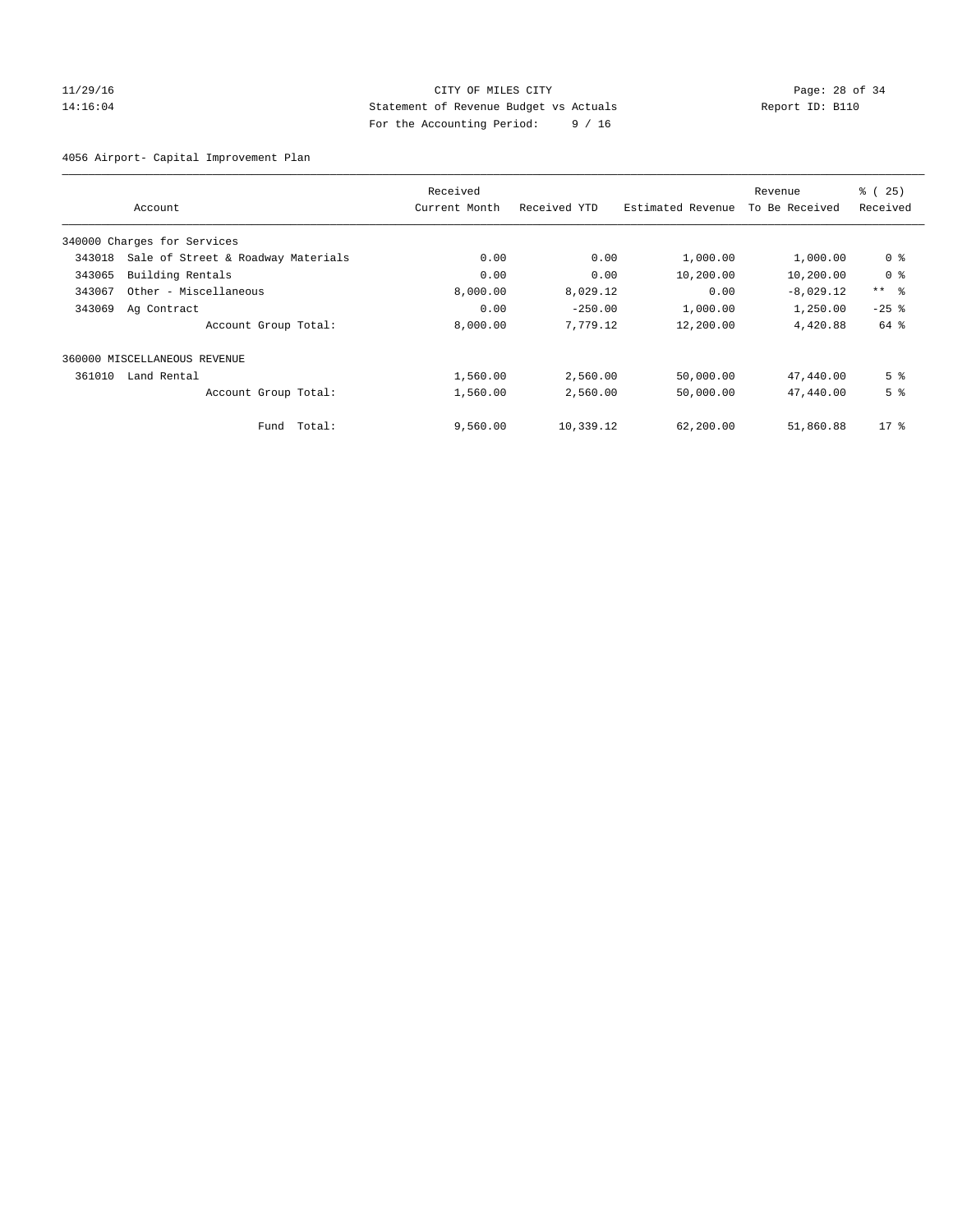## 11/29/16 Page: 29 of 34 14:16:04 Statement of Revenue Budget vs Actuals Report ID: B110 For the Accounting Period: 9 / 16

4060 CAPITAL IMPROV-PUBLIC WORKS

|        |                                    | Received      |              |                   | Revenue        | % (25)          |
|--------|------------------------------------|---------------|--------------|-------------------|----------------|-----------------|
|        | Account                            | Current Month | Received YTD | Estimated Revenue | To Be Received | Received        |
|        | 320000 LICENSES AND PERMITS        |               |              |                   |                |                 |
| 323040 | Other Miscellaneous Permits        | 300.00        | 1,050.00     | 3,000.00          | 1,950.00       | 35 <sup>8</sup> |
|        | Account Group Total:               | 300.00        | 1,050.00     | 3,000.00          | 1,950.00       | 35 <sup>8</sup> |
|        | 340000 Charges for Services        |               |              |                   |                |                 |
| 343014 | Street Cleaning                    | 0.00          | 1,140.00     | 8,490.00          | 7,350.00       | $13*$           |
| 343016 | Prkg Vio/Off Str-Impnd Fees        | 0.00          | 590.00       | 500.00            | $-90.00$       | $118*$          |
| 343018 | Sale of Street & Roadway Materials | 0.00          | 2,424.00     | 1,000.00          | $-1,424.00$    | $242$ $%$       |
|        | Account Group Total:               | 0.00          | 4,154.00     | 9,990.00          | 5,836.00       | $42*$           |
|        | 370000 INVESTMENT EARNINGS         |               |              |                   |                |                 |
| 371010 | Investment Earnings                | 199.51        | 295.65       | 0.00              | $-295.65$      | $***$ $\approx$ |
|        | Account Group Total:               | 199.51        | 295.65       | 0.00              | $-295.65$      | $***$ $\approx$ |
|        | 380000 OTHER FINANCING SOURCES     |               |              |                   |                |                 |
| 383000 | Interfund Operating Transfer       | 0.00          | 0.00         | 139,897.00        | 139,897.00     | 0 <sup>8</sup>  |
|        | Account Group Total:               | 0.00          | 0.00         | 139,897.00        | 139,897.00     | 0 <sup>8</sup>  |
|        | Total:<br>Fund                     | 499.51        | 5,499.65     | 152,887.00        | 147, 387.35    | 4%              |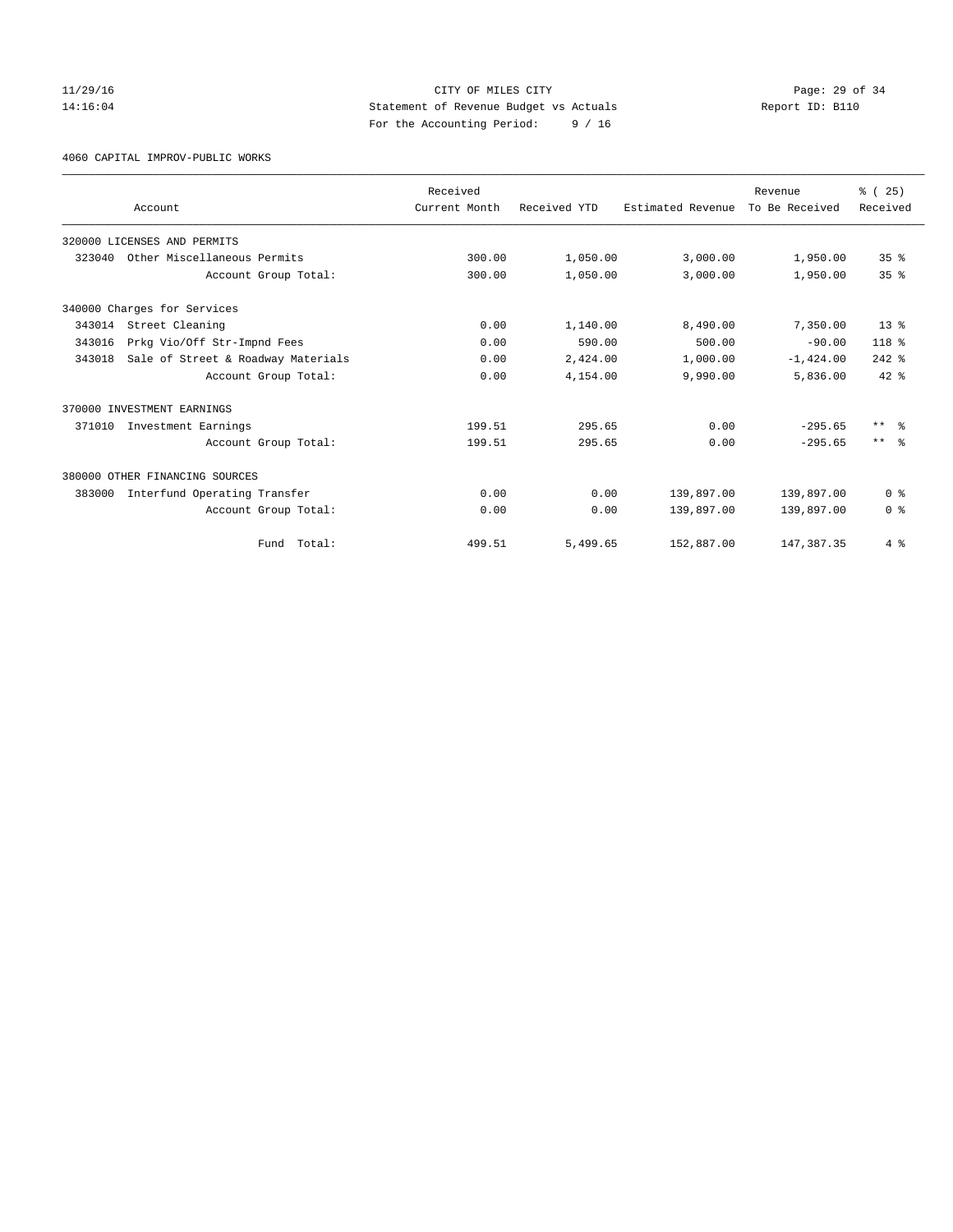## $CITY$  OF MILES  $CITY$  and the contract of  $P_1$   $P_2$   $P_3$  of 34 14:16:04 Statement of Revenue Budget vs Actuals Report ID: B110 For the Accounting Period: 9 / 16

## 5210 WATER UTILITY

|        |                                     | Received      |              |                   | Revenue        | % (25)           |
|--------|-------------------------------------|---------------|--------------|-------------------|----------------|------------------|
|        | Account                             | Current Month | Received YTD | Estimated Revenue | To Be Received | Received         |
|        | 340000 Charges for Services         |               |              |                   |                |                  |
| 343021 | Metered Water Sales                 | 210,879.13    | 727,300.99   | 1,843,758.00      | 1,116,457.01   | 39 <sup>°</sup>  |
| 343022 | Unmetered Water Sales/Chrgoffs      | 79.11         | 232.38       | 1,600.00          | 1,367.62       | 15 <sup>8</sup>  |
| 343023 | Bulk Water Sales                    | 0.00          | 3,391.14     | 6,000.00          | 2,608.86       | 57%              |
| 343024 | Sales of Water Materials & Supplies | 0.00          | 210.00       | 0.00              | $-210.00$      | $***$ $ -$       |
| 343025 | Hookup Fee                          | 6,120.00      | 12,240.00    | 8,000.00          | $-4, 240.00$   | 153 %            |
| 343026 | Water Install/Tap Chrgs/Labor       | 150.00        | 5,823.00     | 4,000.00          | $-1,823.00$    | $146$ %          |
| 343027 | Chq for Wtr Dept. Serv              | 615.00        | 1,550.00     | 0.00              | $-1,550.00$    | $***$ $ -$       |
| 343029 | Curb Stop Replacement Fee           | 3,687.00      | 11,050.00    | 42,500.00         | 31,450.00      | 26%              |
|        | Account Group Total:                | 221,530.24    | 761,797.51   | 1,905,858.00      | 1,144,060.49   | $40*$            |
|        | 360000 MISCELLANEOUS REVENUE        |               |              |                   |                |                  |
| 362020 | MISC REVENUE                        | 0.00          | 0.00         | 1,000.00          | 1,000.00       | 0 <sup>8</sup>   |
|        | Account Group Total:                | 0.00          | 0.00         | 1,000.00          | 1,000.00       | 0 <sup>8</sup>   |
|        | 370000 INVESTMENT EARNINGS          |               |              |                   |                |                  |
| 371010 | Investment Earnings                 | 4,384.51      | 6,421.38     | 6,000.00          | $-421.38$      | 107 <sub>8</sub> |
|        | Account Group Total:                | 4,384.51      | 6,421.38     | 6,000.00          | $-421.38$      | 107 <sub>8</sub> |
|        | Fund Total:                         | 225, 914.75   | 768,218.89   | 1,912,858.00      | 1,144,639.11   | $40*$            |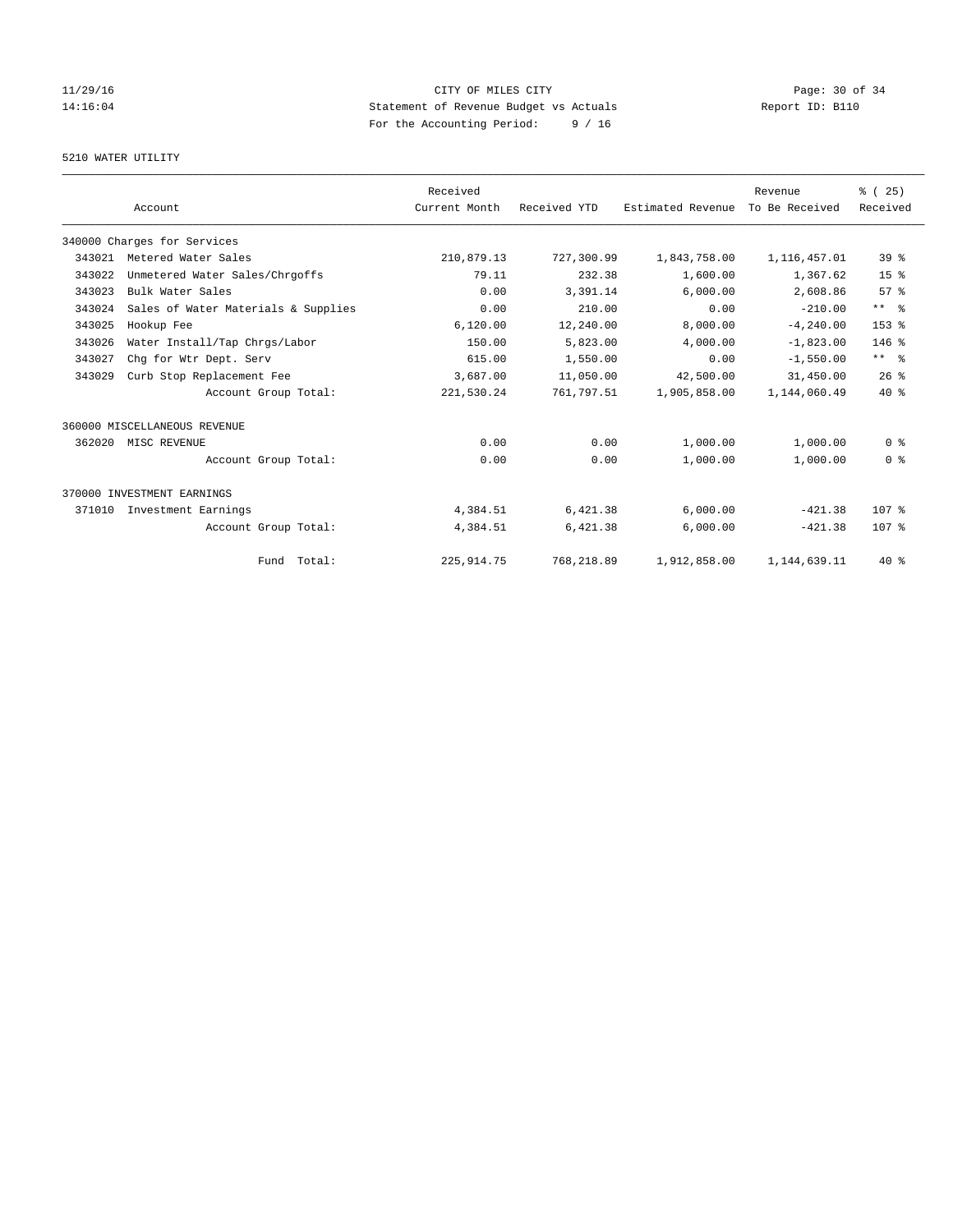## $CITY$  OF MILES  $CITY$  and the contract of  $P = 31$  of  $34$ 14:16:04 Statement of Revenue Budget vs Actuals Report ID: B110 For the Accounting Period: 9 / 16

## 5310 SEWER UTILITY

|        |                                         | Received      |              |                   | Revenue         | % (25)             |
|--------|-----------------------------------------|---------------|--------------|-------------------|-----------------|--------------------|
|        | Account                                 | Current Month | Received YTD | Estimated Revenue | To Be Received  | Received           |
|        | 330000 INTERGOVERNMENTAL REVENUES       |               |              |                   |                 |                    |
| 331991 | Federal Stimulus                        | 100.00        | 100.00       | 0.00              | $-100.00$       | $***$ $ -$         |
| 334120 | TSEP Grant                              | 0.00          | 0.00         | 500,000.00        | 500,000.00      | 0 <sup>8</sup>     |
| 334121 | DNRC GRANTS                             | 0.00          | 0.00         | 50,000.00         | 50,000.00       | 0 <sup>8</sup>     |
| 334122 | Renewable Resource Grant                | 0.00          | 0.00         | 50,000.00         | 50,000.00       | 0 <sup>8</sup>     |
|        | Account Group Total:                    | 100.00        | 100.00       | 600,000.00        | 599,900.00      | 0 <sup>8</sup>     |
|        | 340000 Charges for Services             |               |              |                   |                 |                    |
|        | 343031 Sewer Service Charges            | 165,517.56    | 494, 165. 91 | 2,038,010.00      | 1,543,844.09    | $24$ $%$           |
| 343032 | Sewer Installation Charges/Chrgoffs     | 39.10         | 99.64        | 1,000.00          | 900.36          | $10*$              |
| 343033 | Hookup Fee                              | 720.00        | 1,320.00     | 4,000.00          | 2,680.00        | 33 <sup>8</sup>    |
| 343034 | Treatment Facilities Fees               | 345.00        | 510.00       | 2,000.00          | 1,490.00        | $26$ $%$           |
| 343036 | Miscellaneous Sewer Revenue (Labor)     | 0.00          | 360.00       | 1,000.00          | 640.00          | 36 <sup>8</sup>    |
| 343037 | Baker Road Etc.                         | 1,054.99      | 2,776.66     | 6, 200.00         | 3,423.34        | 45%                |
|        | Account Group Total:                    | 167,676.65    | 499, 232. 21 | 2,052,210.00      | 1,552,977.79    | $24$ $\frac{6}{3}$ |
|        | 360000 MISCELLANEOUS REVENUE            |               |              |                   |                 |                    |
|        | 361010 Land Rental                      | 0.00          | 75.90        | 1,600.00          | 1,524.10        | 5 <sup>8</sup>     |
| 362020 | MISC REVENUE                            | 0.00          | 0.00         | 3,000.00          | 3,000.00        | 0 <sup>8</sup>     |
|        | Account Group Total:                    | 0.00          | 75.90        | 4,600.00          | 4,524.10        | 2 <sup>8</sup>     |
|        | 370000 INVESTMENT EARNINGS              |               |              |                   |                 |                    |
|        | 371010 Investment Earnings              | 641.72        | 931.15       | 500.00            | $-431.15$       | 186%               |
|        | Account Group Total:                    | 641.72        | 931.15       | 500.00            | $-431.15$       | $186$ %            |
|        | 380000 OTHER FINANCING SOURCES          |               |              |                   |                 |                    |
|        | 381070 Proceeds/Loans/Intercap 016-2015 | 64,696.00     | 64,696.00    | 6, 200, 000.00    | 6,135,304.00    | 1 <sup>8</sup>     |
|        | Account Group Total:                    | 64,696.00     | 64,696.00    | 6, 200, 000.00    | 6,135,304.00    | 1 <sup>8</sup>     |
|        | Fund Total:                             | 233, 114.37   | 565,035.26   | 8,857,310.00      | 8, 292, 274. 74 | 6 %                |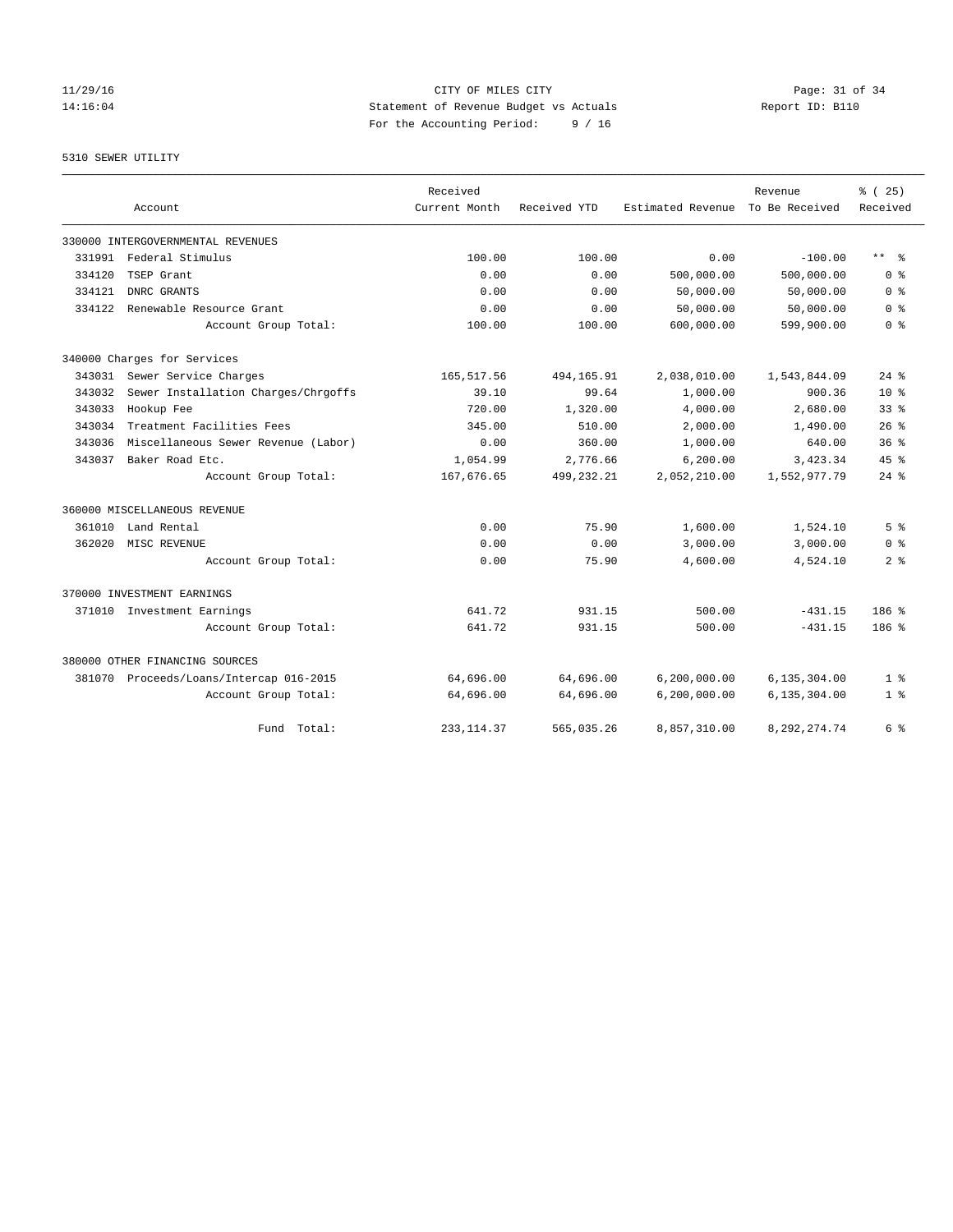## 11/29/16 CITY OF MILES CITY Page: 32 of 34 14:16:04 Statement of Revenue Budget vs Actuals Report ID: B110 For the Accounting Period: 9 / 16

5510 AMBULANCE FUND

|              |                                        | Received      |              |                   | Revenue        | % (25)          |
|--------------|----------------------------------------|---------------|--------------|-------------------|----------------|-----------------|
|              | Account                                | Current Month | Received YTD | Estimated Revenue | To Be Received | Received        |
| 310000 TAXES |                                        |               |              |                   |                |                 |
| 311010       | Real Property Taxes                    | 17.35         | 74.99        | 8,366.00          | 8,291.01       | 1 <sup>8</sup>  |
| 311020       | Personal Property Taxes                | 2.12          | 5.08         | 273.00            | 267.92         | 2 <sup>8</sup>  |
| 312000       | Penalty & Interest on Delinquent Taxes | 1.09          | 3.83         | 30.00             | 26.17          | 13 <sup>8</sup> |
|              | Account Group Total:                   | 20.56         | 83.90        | 8,669.00          | 8,585.10       | 1 <sup>8</sup>  |
|              | 330000 INTERGOVERNMENTAL REVENUES      |               |              |                   |                |                 |
| 331040       | Medicaid Supplemental Program-State    | 0.00          | 0.00         | 6,398.00          | 6,398.00       | 0 <sup>8</sup>  |
|              | Account Group Total:                   | 0.00          | 0.00         | 6,398.00          | 6,398.00       | 0 <sup>8</sup>  |
|              | 340000 Charges for Services            |               |              |                   |                |                 |
| 341075       | Serv/Cnty-Interlocal Agmt              | 877.50        | 877.50       | 72,000.00         | 71,122.50      | 1 <sup>8</sup>  |
| 342026       | Ambulance Charges                      | 50,449.27     | 161, 113.33  | 830,000.00        | 668,886.67     | 19 <sup>°</sup> |
| 342027       | Ambulance Standby                      | 2,080.00      | 2,080.00     | 5.000.00          | 2,920.00       | $42*$           |
|              | Account Group Total:                   | 53,406.77     | 164,070.83   | 907,000.00        | 742,929.17     | 18 %            |
|              | 360000 MISCELLANEOUS REVENUE           |               |              |                   |                |                 |
|              | 366010 Misc- From Charge off Accts     | 1,042.15      | 1,743.53     | 2,500.00          | 756.47         | 70 %            |
|              | Account Group Total:                   | 1,042.15      | 1,743.53     | 2,500.00          | 756.47         | 70 %            |
|              | 380000 OTHER FINANCING SOURCES         |               |              |                   |                |                 |
| 381070       | Proceeds/Loans/Intercap 016-2015       | 0.00          | 0.00         | 230,000.00        | 230,000.00     | 0 <sup>8</sup>  |
|              | Account Group Total:                   | 0.00          | 0.00         | 230,000.00        | 230,000.00     | 0 <sup>8</sup>  |
|              | Fund Total:                            | 54,469.48     | 165,898.26   | 1,154,567.00      | 988,668.74     | $14*$           |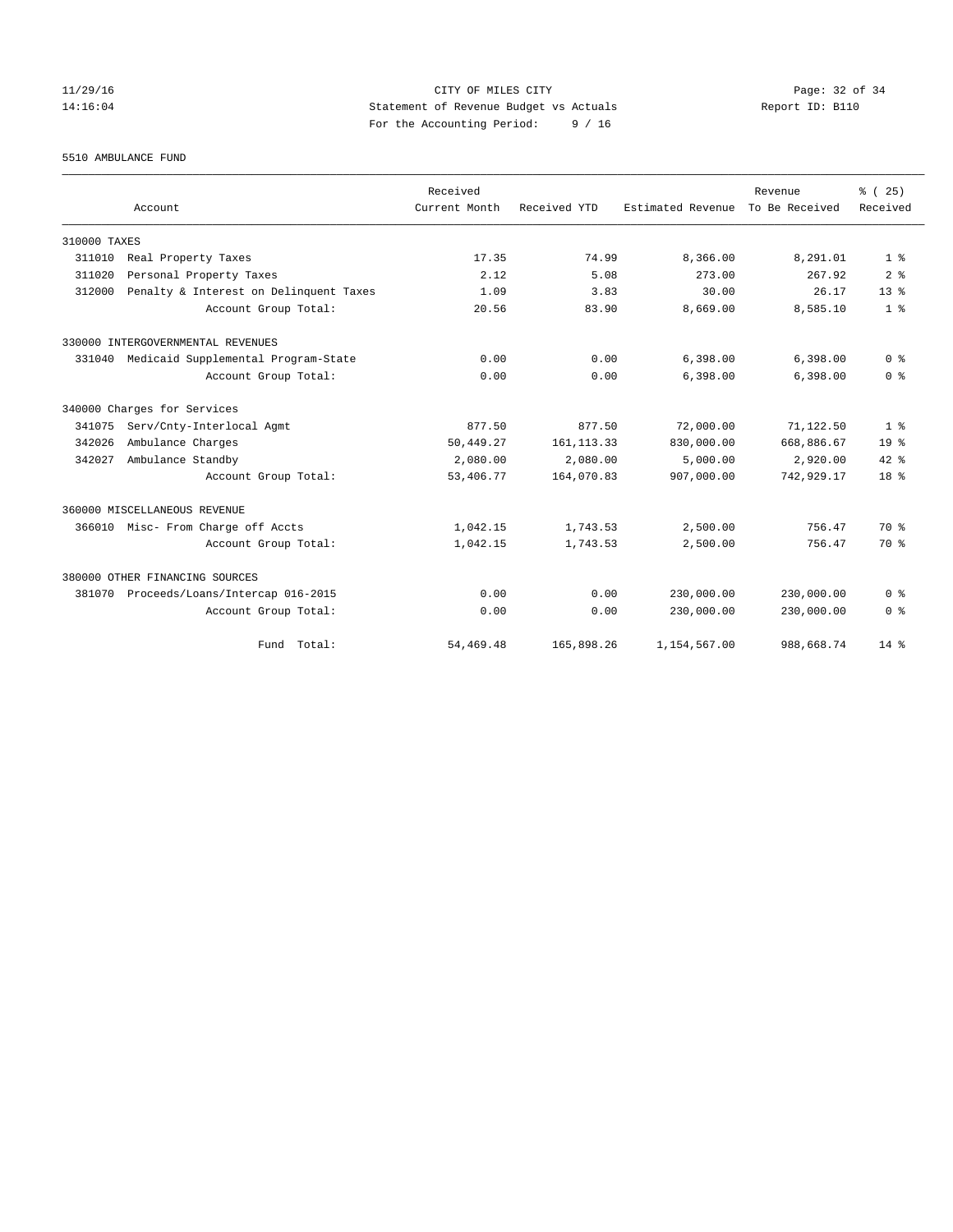## 11/29/16 Page: 33 of 34 14:16:04 Statement of Revenue Budget vs Actuals Report ID: B110 For the Accounting Period: 9 / 16

5610 AIRPORT OPERATING

|              |                                        | Received      |              |                   | Revenue        | % (25)           |
|--------------|----------------------------------------|---------------|--------------|-------------------|----------------|------------------|
|              | Account                                | Current Month | Received YTD | Estimated Revenue | To Be Received | Received         |
| 310000 TAXES |                                        |               |              |                   |                |                  |
| 311010       | Real Property Taxes                    | 26.02         | 112.48       | 14,600.00         | 14,487.52      | 1 <sup>8</sup>   |
| 311020       | Personal Property Taxes                | 3.17          | 7.61         | 500.00            | 492.39         | 2 <sup>8</sup>   |
| 312000       | Penalty & Interest on Delinquent Taxes | 1.65          | 5.77         | 40.00             | 34.23          | 14.8             |
|              | Account Group Total:                   | 30.84         | 125.86       | 15,140.00         | 15,014.14      | 1 <sup>8</sup>   |
|              | 330000 INTERGOVERNMENTAL REVENUES      |               |              |                   |                |                  |
| 331127       | FAA AIP17-2017                         | 0.00          | 0.00         | 99,000.00         | 99,000.00      | 0 <sup>8</sup>   |
| 331129       | Federal Aeronautics Admin Grant        | 96,778.88     | 96,778.88    | 252,800.00        | 156,021.12     | 38 <sup>8</sup>  |
|              | Account Group Total:                   | 96,778.88     | 96,778.88    | 351,800.00        | 255,021.12     | $28$ %           |
|              | 340000 Charges for Services            |               |              |                   |                |                  |
| 341075       | Serv/Cnty-Interlocal Agmt              | 0.00          | 0.00         | 30,424.00         | 30,424.00      | 0 <sup>8</sup>   |
| 343061       | Landing Fees                           | 0.00          | 204.75       | 3,000.00          | 2,795.25       | 7 <sup>8</sup>   |
| 343062       | Aviation Fuel                          | 72,583.12     | 241,037.73   | 440,000.00        | 198,962.27     | 55 <sup>8</sup>  |
| 343064       | Hangar Rent                            | 3,762.18      | 15,824.54    | 53,376.00         | 37,551.46      | $30*$            |
| 343065       | Building Rentals                       | 1,199.89      | 3,649.67     | 13,898.00         | 10,248.33      | $26$ %           |
| 343067       | Other - Miscellaneous                  | 0.00          | $-0.79$      | 4,800.00          | 4,800.79       | 0 <sup>8</sup>   |
|              | Account Group Total:                   | 77,545.19     | 260,715.90   | 545,498.00        | 284,782.10     | 48 %             |
|              | 360000 MISCELLANEOUS REVENUE           |               |              |                   |                |                  |
| 361010       | Land Rental                            | 1,120.01      | 4,900.03     | 24,780.00         | 19,879.97      | $20*$            |
| 362020       | MISC REVENUE                           | 10.00         | 209.50       | 200.00            | $-9.50$        | 105 <sub>8</sub> |
|              | Account Group Total:                   | 1,130.01      | 5,109.53     | 24,980.00         | 19,870.47      | $20*$            |
|              | 370000 INVESTMENT EARNINGS             |               |              |                   |                |                  |
|              | 371010 Investment Earnings             | 5.86          | 8.72         | 150.00            | 141.28         | 6 %              |
|              | Account Group Total:                   | 5.86          | 8.72         | 150.00            | 141.28         | 6 %              |
|              | Fund Total:                            | 175,490.78    | 362,738.89   | 937,568.00        | 574,829.11     | 39 <sup>8</sup>  |